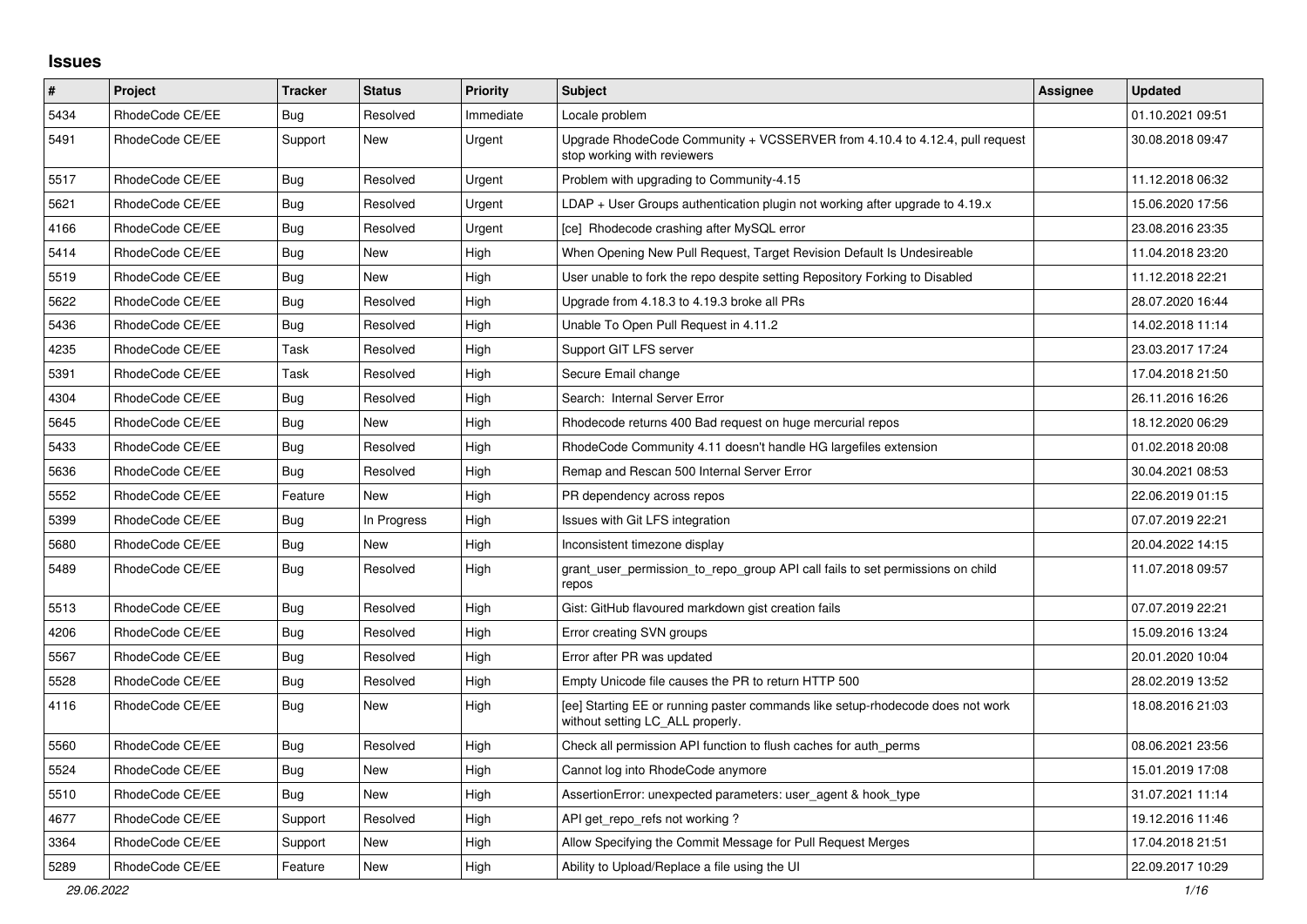| $\vert$ # | Project         | <b>Tracker</b> | <b>Status</b> | <b>Priority</b> | <b>Subject</b>                                                                                                                    | <b>Assignee</b> | <b>Updated</b>   |
|-----------|-----------------|----------------|---------------|-----------------|-----------------------------------------------------------------------------------------------------------------------------------|-----------------|------------------|
| 5639      | RhodeCode CE/EE | Support        | New           | High            | 500 Internal Server Error   The server has either erred  after importing Database<br>from backup                                  |                 | 22.11.2020 09:15 |
| 5502      | RhodeCode CE/EE | Bug            | Resolved      | High            | 500 error when using multiple custom branch permissions                                                                           |                 | 07.12.2018 09:49 |
| 5518      | RhodeCode CE/EE | <b>Bug</b>     | Resolved      | Normal          | Zero-sized files in /rhodecode/config/rcextensions/examples                                                                       |                 | 21.01.2020 02:18 |
| 5588      | RhodeCode CE/EE | Bug            | New           | Normal          | wrong rendering of issue tracker pattern                                                                                          |                 | 29.01.2020 11:24 |
| 5573      | RhodeCode CE/EE | <b>Bug</b>     | Resolved      | Normal          | Wrong notification Base Url for Email-Integrations                                                                                |                 | 16.01.2020 08:53 |
| 3977      | RhodeCode CE/EE | Feature        | New           | Normal          | Wiki                                                                                                                              |                 | 05.06.2016 21:11 |
| 5626      | RhodeCode CE/EE | Bug            | New           | Normal          | Whoosh full-text indexing is fully indexing all repos, not recognizing forks                                                      |                 | 02.07.2020 19:24 |
| 737       | Documentation   | Task           | New           | Normal          | What is an extra field and how do you add it?                                                                                     |                 | 01.07.2016 14:15 |
| 5506      | RhodeCode CE/EE | <b>Bug</b>     | New           | Normal          | Web UI fonts are not looking good and is difficult to read for people with low vision                                             |                 | 26.10.2018 09:38 |
| 5210      | RhodeCode CE/EE | Bug            | Resolved      | Normal          | webook problems                                                                                                                   |                 | 13.02.2017 19:43 |
| 5471      | RhodeCode CE/EE | <b>Bug</b>     | New           | Normal          | Webhook integration failing: need more than 3 values to unpack                                                                    |                 | 01.06.2018 02:26 |
| 5412      | RhodeCode CE/EE | Bug            | Resolved      | Normal          | Webhook for "pullrequest commented" event returns incomplete data                                                                 |                 | 27.02.2018 18:00 |
| 5492      | RhodeCode CE/EE | <b>Bug</b>     | New           | Normal          | VCSServer + SVN 1.10                                                                                                              |                 | 26.07.2018 15:01 |
| 4227      | RhodeCode CE/EE | Support        | Resolved      | Normal          | VBScript files detected as text/plain - no syntax highlighting                                                                    |                 | 14.09.2016 22:38 |
| 5266      | RhodeCode CE/EE | Bug            | Resolved      | Normal          | Validate if changes in target branches get's propagated on Pull request updates                                                   |                 | 05.04.2017 18:10 |
| 4216      | RhodeCode CE/EE | Task           | New           | Normal          | [ux, renderers] implement consistent rendering for text fields                                                                    |                 | 06.09.2016 11:46 |
| 4051      | RhodeCode CE/EE | Task           | New           | Normal          | [ux, renderering] Consistent formatting on text fields.                                                                           |                 | 22.09.2017 10:27 |
| 4144      | RhodeCode CE/EE | Feature        | New           | Normal          | [ux] improve enable/disable of notifications                                                                                      |                 | 02.08.2016 17:19 |
| 3460      | RhodeCode CE/EE | Feature        | New           | Normal          | [ux, frontend] hide "show more" button when there is nothing more to show                                                         |                 | 11.04.2016 13:37 |
| 3455      | RhodeCode CE/EE | Feature        | New           | Normal          | [ux] commit message search should render entire commit message                                                                    |                 | 07.04.2016 17:50 |
| 3441      | RhodeCode CE/EE | Bug            | New           | Normal          | [ux] clicking on line in file view scrolls to that line                                                                           |                 | 05.04.2016 13:35 |
| 3939      | RhodeCode CE/EE | Bug            | New           | Normal          | [ux] changelog filter blank after going back in browser                                                                           |                 | 18.05.2016 14:50 |
| 4003      | RhodeCode CE/EE | Task           | Resolved      | Normal          | User personal repository groups improvements                                                                                      |                 | 07.11.2016 16:12 |
| 5259      | RhodeCode CE/EE | <b>Bug</b>     | Resolved      | Normal          | user-journal storage changes                                                                                                      |                 | 12.04.2017 00:04 |
| 5400      | RhodeCode CE/EE | Task           | <b>New</b>    | Normal          | User group - subgroup support                                                                                                     |                 | 06.11.2017 22:00 |
| 5544      | RhodeCode CE/EE | Support        | Resolved      | Normal          | Use of authentication token with LDAP account results in account lockout when max<br>bad password attempts are configured in LDAP |                 | 27.02.2019 10:09 |
| 5269      | RhodeCode CE/EE | Support        | New           | Normal          | Upgrade from RC EE 3.7.1 to RC EE 4.x                                                                                             |                 | 29.06.2017 19:36 |
| 5584      | RhodeCode CE/EE | Feature        | New           | Normal          | "update pull request link" message on vcs client                                                                                  |                 | 23.01.2020 10:32 |
| 2844      | RhodeCode CE/EE | Task           | New           | Normal          | Update Bcrypt to a maintained version                                                                                             |                 | 17.02.2018 20:37 |
| 5348      | Documentation   | <b>Bug</b>     | New           | Normal          | Uninstall documentaion missing some steps                                                                                         |                 | 06.07.2017 10:25 |
| 5475      | RhodeCode CE/EE | Bug            | New           | Normal          | Unable to locate user in OpenLDAP directory via Idaps                                                                             |                 | 08.06.2018 20:06 |
| 5672      | RhodeCode CE/EE | <b>Bug</b>     | New           | Normal          | Unable to browse git repository folders with # in names                                                                           |                 | 16.12.2021 18:13 |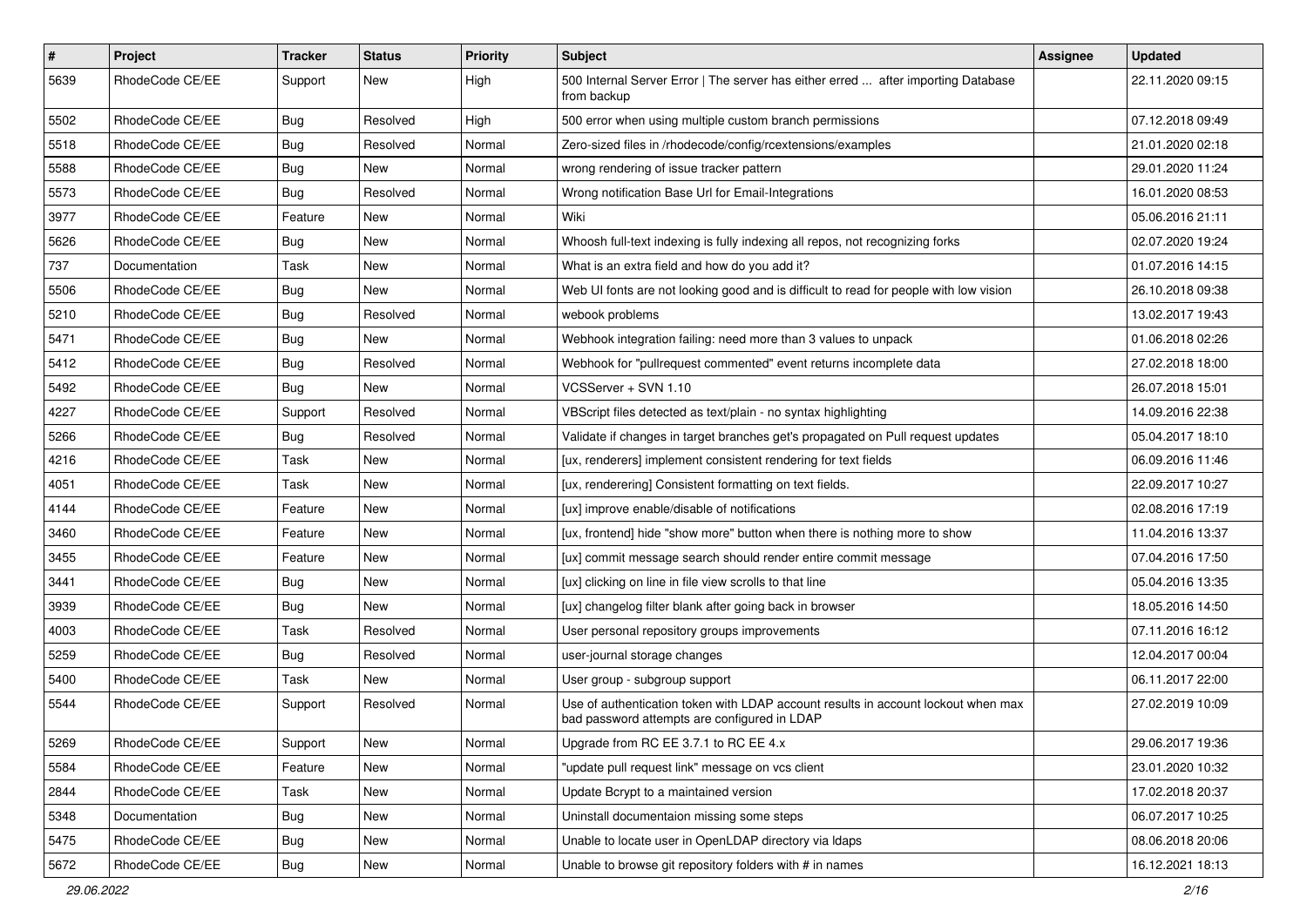| $\pmb{\#}$ | Project              | <b>Tracker</b> | <b>Status</b> | <b>Priority</b> | Subject                                                                                 | Assignee | <b>Updated</b>   |
|------------|----------------------|----------------|---------------|-----------------|-----------------------------------------------------------------------------------------|----------|------------------|
| 5316       | RhodeCode CE/EE      | Feature        | In Progress   | Normal          | UI should provide checkout URL for a SVN path                                           |          | 06.11.2017 21:59 |
| 5547       | RhodeCode CE/EE      | <b>Bug</b>     | New           | Normal          | UI not consistent between Firefox and Chrome                                            |          | 01.03.2019 23:35 |
| 4255       | RhodeCode CE/EE      | <b>Bug</b>     | New           | Normal          | [translation, i18n] translation not being applied to integrations pages                 |          | 30.09.2016 15:56 |
| 5559       | RhodeCode CE/EE      | Bug            | New           | Normal          | Timezone handling issue on repos list                                                   |          | 07.07.2019 22:19 |
| 4061       | RhodeCode Appenlight | Feature        | New           | Normal          | Timezone for applications                                                               |          | 30.06.2016 15:16 |
| 5624       | RhodeCode CE/EE      | Bug            | <b>New</b>    | Normal          | Timeout when trying to test SMTP email configuration                                    |          | 01.07.2020 20:01 |
| 3555       | RhodeCode CE/EE      | Bug            | Resolved      | Normal          | Then disabled repo location change the panel should explicitly state that it's disabled |          | 25.04.2016 10:34 |
| 4090       | RhodeCode CE/EE      | <b>Bug</b>     | Resolved      | Normal          | test ticket                                                                             |          | 09.03.2021 20:39 |
| 4188       | RhodeCode CE/EE      | Bug            | New           | Normal          | [tests, svn] changeset tests produce different results for svn                          |          | 22.08.2016 09:54 |
| 4189       | RhodeCode CE/EE      | Bug            | New           | Normal          | [tests, git] count of commit ids is different for git than hg when comparing remote     |          | 22.08.2016 12:34 |
| 4190       | RhodeCode CE/EE      | Bug            | New           | Normal          | [tests] fix or remove rst xss inline test                                               |          | 22.08.2016 12:15 |
| 5649       | RhodeCode CE/EE      | Bug            | New           | Normal          | test-file-upload                                                                        |          | 17.12.2020 23:08 |
| 4299       | RhodeCode CE/EE      | <b>Task</b>    | New           | Normal          | TEMPLATE repo groups                                                                    |          | 22.09.2017 10:26 |
| 5277       | RhodeCode CE/EE      | Bug            | Resolved      | Normal          | table id=user list table - Ajax error                                                   |          | 13.04.2017 01:04 |
| 3986       | RhodeCode Appenlight | Bug            | New           | Normal          | table headers should be left aligned                                                    |          | 07.06.2016 11:53 |
| 3357       | RhodeCode CE/EE      | Bug            | Resolved      | Normal          | switch to sometimes fails to load files metadata                                        |          | 30.03.2016 10:56 |
| 5394       | RhodeCode CE/EE      | Support        | New           | Normal          | SVN to Git / Mercurial Migration                                                        |          | 03.10.2017 09:29 |
| 3022       | RhodeCode CE/EE      | Bug            | <b>New</b>    | Normal          | SVN support with repositories groups                                                    |          | 26.07.2016 18:25 |
| 5541       | RhodeCode CE/EE      | Support        | <b>New</b>    | Normal          | <b>SVN Settings: Repository Patterns</b>                                                |          | 16.12.2019 15:35 |
| 4089       | RhodeCode CE/EE      | Bug            | Resolved      | Normal          | svn repository does not exist                                                           |          | 12.06.2018 12:29 |
| 5395       | RhodeCode CE/EE      | Support        | Resolved      | Normal          | Svn protocols and performance                                                           |          | 04.04.2019 18:08 |
| 3922       | RhodeCode CE/EE      | Bug            | <b>New</b>    | Normal          | svn backend returns different diff to git/hg backends                                   |          | 11.05.2016 14:29 |
| 4207       | RhodeCode CE/EE      | Feature        | Resolved      | Normal          | Support for obsolescence markers in changelog UI                                        |          | 19.05.2017 16:14 |
| 5533       | RhodeCode Control    | Feature        | In Progress   | Normal          | Support busybox tar                                                                     |          | 09.02.2019 22:09 |
| 4312       | RhodeCode CE/EE      | Task           | New           | Normal          | Storage location changes                                                                |          | 11.07.2017 13:31 |
| 5569       | RhodeCode CE/EE      | <b>Bug</b>     | Resolved      | Normal          | SshWrapper error                                                                        |          | 21.01.2020 02:02 |
| 5343       | RhodeCode CE/EE      | Task           | Resolved      | Normal          | SSH key management and SSH support                                                      |          | 18.08.2017 23:50 |
| 5593       | RhodeCode CE/EE      | Support        | New           | Normal          | SSH connections                                                                         |          | 17.02.2020 16:18 |
| 3990       | RhodeCode Appenlight | Bug            | New           | Normal          | some dashboard builder buttons are up against fields                                    |          | 07.06.2016 12:01 |
| 4676       | RhodeCode CE/EE      | Bug            | Resolved      | Normal          | Some admin passwords can make installation fail                                         |          | 16.12.2016 16:16 |
| 5520       | RhodeCode CE/EE      | Feature        | Resolved      | Normal          | Show the head commits shas when the merge is prevented due to multiple heads            |          | 28.02.2019 13:52 |
| 5614       | RhodeCode CE/EE      | Feature        | Resolved      | Normal          | Show context function name in hg diffs                                                  |          | 23.04.2020 13:43 |
| 5512       | RhodeCode CE/EE      | <b>Bug</b>     | New           | Normal          | Show commit phase in summary view                                                       |          | 09.11.2018 21:37 |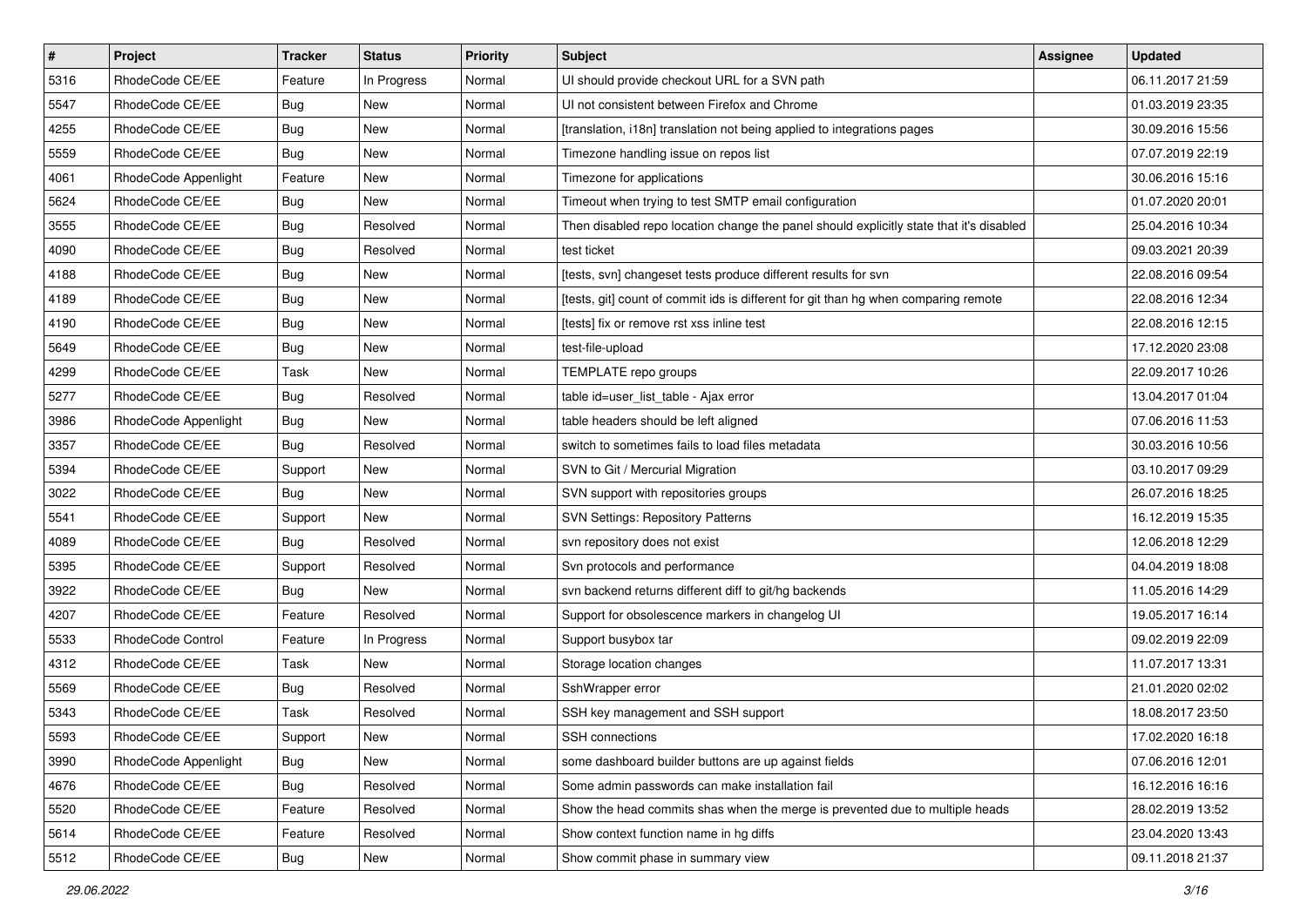| $\pmb{\#}$ | <b>Project</b>       | <b>Tracker</b> | <b>Status</b> | <b>Priority</b> | <b>Subject</b>                                                                                              | Assignee | <b>Updated</b>   |
|------------|----------------------|----------------|---------------|-----------------|-------------------------------------------------------------------------------------------------------------|----------|------------------|
| 5484       | RhodeCode CE/EE      | Support        | New           | Normal          | Setting up ssh, remote hg not found                                                                         |          | 06.07.2018 23:41 |
| 4226       | RhodeCode CE/EE      | Feature        | <b>New</b>    | Normal          | [settings, system info] add VCS and Channelstream status to System Info                                     |          | 14.09.2016 16:45 |
| 5619       | RhodeCode CE/EE      | Bug            | Resolved      | Normal          | Setting Landing Commit to SVN Trunk results in Files tab hitting a 404                                      |          | 04.06.2020 23:51 |
| 4059       | RhodeCode Appenlight | Feature        | New           | Normal          | Server Monitoring                                                                                           |          | 30.06.2016 15:15 |
| 3967       | RhodeCode CE/EE      | Support        | In Progress   | Normal          | Server 500 error                                                                                            |          | 11.08.2016 13:39 |
| 5202       | RhodeCode CE/EE      | Task           | Resolved      | Normal          | run git gc and git repack on GIT repos when we have a scheduler via celery in<br>pyramid                    |          | 04.12.2017 20:49 |
| 3504       | RhodeCode CE/EE      | Task           | In Progress   | Normal          | [routing] Move static assets under a common prefix                                                          |          | 19.07.2016 12:27 |
| 4303       | RhodeCode CE/EE      | Support        | New           | Normal          | rhodecode instance                                                                                          |          | 08.11.2016 16:32 |
| 5531       | RhodeCode Tools      | Bug            | <b>New</b>    | Normal          | rhodecode-index: default cli opts overwrite given mapping file                                              |          | 17.07.2020 17:36 |
| 5450       | RhodeCode Tools      | Bug            | New           | Normal          | rhodecode-api get license info no longer works                                                              |          | 17.07.2018 15:01 |
| 5540       | RhodeCode CE/EE      | Bug            | New           | Normal          | Rhode Code 4.15.2 VCS Caching(?) behaviour                                                                  |          | 25.02.2019 17:01 |
| 5278       | RhodeCode CE/EE      | Feature        | <b>New</b>    | Normal          | Require support for git repositories of the form git://                                                     |          | 13.04.2017 15:20 |
| 3991       | RhodeCode Appenlight | <b>Bug</b>     | Resolved      | Normal          | report logs need upper margin                                                                               |          | 21.06.2016 18:55 |
| 5670       | RhodeCode CE/EE      | Bug            | <b>New</b>    | Normal          | Repo-level administrators can usurp owner of repoistory                                                     |          | 01.12.2021 16:18 |
| 5380       | RhodeCode CE/EE      | Bug            | Resolved      | Normal          | repo commits pageintion error                                                                               |          | 06.09.2017 19:16 |
| 5543       | RhodeCode CE/EE      | Feature        | New           | Normal          | Repo API should have equivalent get repo audit logs() to User API call<br>get_user_audit_logs()             |          | 26.02.2019 12:22 |
| 3376       | RhodeCode CE/EE      | Task           | <b>New</b>    | Normal          | Repo action plugins                                                                                         |          | 24.03.2016 15:21 |
| 4060       | RhodeCode Appenlight | Feature        | New           | Normal          | Replayable requests                                                                                         |          | 30.06.2016 15:15 |
| 5198       | RhodeCode CE/EE      | Task           | Resolved      | Normal          | remove pyro4 from enterprise                                                                                |          | 07.02.2017 19:28 |
| 5509       | RhodeCode CE/EE      | Bug            | New           | Normal          | Remove `limportant attributes` from UI elements                                                             |          | 07.12.2018 07:40 |
| 5635       | RhodeCode CE/EE      | Feature        | Resolved      | Normal          | Remember column sorted by of the "Pull Requests You Participate In" table                                   |          | 30.11.2020 22:30 |
| 5570       | RhodeCode CE/EE      | Bug            | <b>New</b>    | Normal          | Remap repositories always fail in RhodeCode community                                                       |          | 04.10.2019 14:50 |
| 4678       | RhodeCode CE/EE      | Task           | Resolved      | Normal          | Release 4.5.2                                                                                               |          | 19.12.2016 17:32 |
| 4108       | RhodeCode CE/EE      | <b>Task</b>    | Resolved      | Normal          | Release 4.2.2                                                                                               |          | 14.10.2016 13:08 |
| 5235       | RhodeCode CE/EE      | Task           | Resolved      | Normal          | relative image support                                                                                      |          | 10.03.2017 23:37 |
| 5664       | RhodeCode CE/EE      | Bug            | <b>New</b>    | Normal          | Regression: When assigning permissions, cannot see own group in auto-complete<br>without special conditions |          | 29.07.2021 10:49 |
| 5620       | RhodeCode CE/EE      | Bug            | Resolved      | Normal          | Regression of mail rendering in Thunderbird                                                                 |          | 15.06.2020 16:45 |
| 5571       | RhodeCode CE/EE      | <b>Bug</b>     | Resolved      | Normal          | redmine does not work with firefox any more                                                                 |          | 25.10.2019 12:38 |
| 2539       | RhodeCode CE/EE      | Feature        | Feedback      | Normal          | Recursive deletion of resources                                                                             |          | 20.04.2016 08:52 |
| 4081       | RhodeCode CE/EE      | Support        | Resolved      | Normal          | Receiving server 500 error when trying to clone repo from windows client using<br>eclipse                   |          | 12.07.2016 14:30 |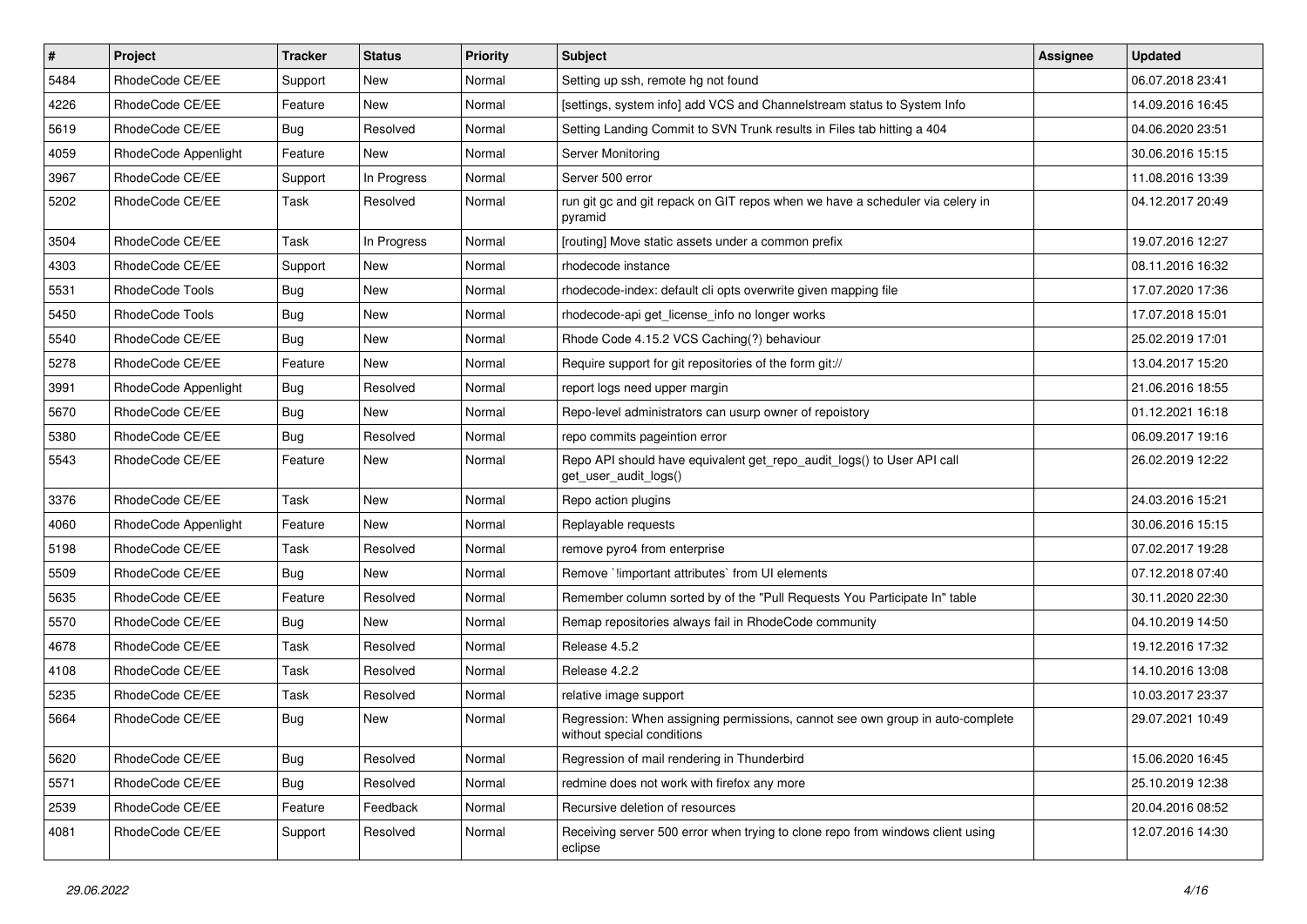| $\pmb{\#}$ | <b>Project</b>       | <b>Tracker</b> | <b>Status</b> | <b>Priority</b> | <b>Subject</b>                                                                                                                       | <b>Assignee</b> | <b>Updated</b>   |
|------------|----------------------|----------------|---------------|-----------------|--------------------------------------------------------------------------------------------------------------------------------------|-----------------|------------------|
| 4169       | RhodeCode CE/EE      | Task           | Resolved      | Normal          | re-architecture celery support                                                                                                       |                 | 17.11.2017 19:21 |
| 5583       | RhodeCode CE/EE      | Feature        | Resolved      | Normal          | rcextensions hook for pull request comment                                                                                           |                 | 23.04.2020 13:42 |
| 5501       | RhodeCode Control    | Bug            | New           | Normal          | rccontrol throwing rccontrol.lib.exceptions.SupervisorFailedToStart                                                                  |                 | 19.05.2022 19:32 |
| 5494       | RhodeCode CE/EE      | <b>Bug</b>     | New           | Normal          | rccontrol's python package management causes slow VCS SSH                                                                            |                 | 02.04.2019 11:56 |
| 5634       | RhodeCode CE/EE      | <b>Bug</b>     | Resolved      | Normal          | Quick Search Toolbar bugs out if pull request contains unicode double quote<br>character "                                           |                 | 12.10.2020 23:13 |
| 5642       | RhodeCode CE/EE      | Feature        | Resolved      | Normal          | pull request version column in commit list                                                                                           |                 | 30.04.2021 08:53 |
| 5652       | RhodeCode CE/EE      | Bug            | Resolved      | Normal          | Pull Requests: when title and descriptions contains character [] {} and () index out of<br>bound when attempting to comment/approve. |                 | 30.04.2021 08:53 |
| 5651       | RhodeCode CE/EE      | Bug            | Resolved      | Normal          | Pull requests can get stuck if the diff is too large (it was created by mistake but we<br>can't open it to delete it)                |                 | 30.04.2021 08:53 |
| 5596       | RhodeCode CE/EE      | Bug            | Resolved      | Normal          | Pull Request duplicated after description edit                                                                                       |                 | 14.04.2020 13:28 |
| 5590       | RhodeCode CE/EE      | Bug            | New           | Normal          | Pull Request creation takes 2 minutes                                                                                                |                 | 28.05.2020 20:48 |
| 5272       | RhodeCode CE/EE      | Feature        | Resolved      | Normal          | Pull Request checklist                                                                                                               |                 | 21.01.2020 02:09 |
| 5521       | RhodeCode CE/EE      | Bug            | Resolved      | Normal          | Proxing SVN http requests does not work when using prefix for rhodecode.                                                             |                 | 28.02.2019 13:52 |
| 5628       | Documentation        | Bug            | New           | Normal          | Problems with SSH Connection docs                                                                                                    |                 | 06.05.2022 21:14 |
| 5271       | RhodeCode CE/EE      | Feature        | New           | Normal          | Private comments                                                                                                                     |                 | 07.04.2017 12:01 |
| 5644       | RhodeCode CE/EE      | Bug            | <b>New</b>    | Normal          | PR inks to comments not working if files are collapsed                                                                               |                 | 02.12.2020 10:42 |
| 5561       | RhodeCode CE/EE      | Bug            | Resolved      | Normal          | PR diff doesn't update when target changes                                                                                           |                 | 21.05.2020 11:53 |
| 5515       | RhodeCode CE/EE      | <b>Bug</b>     | Resolved      | Normal          | PR default reviewer is incorrect                                                                                                     |                 | 28.02.2019 13:52 |
| 5677       | RhodeCode CE/EE      | Support        | New           | Normal          | PR cross merge                                                                                                                       |                 | 28.01.2022 16:59 |
| 5347       | Documentation        | <b>Bug</b>     | New           | Normal          | Post Install steps should include Apache or Nginx setup.                                                                             |                 | 06.07.2017 10:23 |
| 3250       | RhodeCode CE/EE      | <b>Bug</b>     | New           | Normal          | Posting a comment message is very slow !                                                                                             |                 | 17.03.2016 12:57 |
| 5337       | RhodeCode CE/EE      | Bug            | Resolved      | Normal          | Possible memory leak after few Git Pull Requests                                                                                     |                 | 08.08.2017 13:08 |
| 4151       | RhodeCode CE/EE      | Task           | Resolved      | Normal          | [packaging] Subversion to current 1.9.X                                                                                              |                 | 09.09.2016 10:18 |
| 4056       | RhodeCode Appenlight | Feature        | <b>New</b>    | Normal          | Optionally allow to filter graphs per machine in dashboard                                                                           |                 | 30.06.2016 15:12 |
| 5203       | RhodeCode CE/EE      | Task           | Resolved      | Normal          | optimise large repos speed                                                                                                           |                 | 08.09.2017 16:10 |
| 3923       | RhodeCode CE/EE      | Bug            | New           | Normal          | odd exception on running internal-code                                                                                               |                 | 09.08.2016 10:54 |
| 3484       | RhodeCode CE/EE      | Task           | New           | Normal          | oauth: reduce required permissions for 3rd party                                                                                     |                 | 13.04.2016 12:33 |
| 5505       | RhodeCode CE/EE      | Bug            | Resolved      | Normal          | Notification emails from RhodeCode is garbled in Outlook 2016 web client                                                             |                 | 07.12.2018 09:49 |
| 5164       | RhodeCode CE/EE      | <b>Bug</b>     | Resolved      | Normal          | non-web calls are leaking session objects                                                                                            |                 | 13.01.2017 01:30 |
| 2264       | RhodeCode CE/EE      | Bug            | Resolved      | Normal          | New user password change doesn't actually require a password change.                                                                 |                 | 12.08.2016 16:01 |
| 5655       | RhodeCode CE/EE      | Bug            | Resolved      | Normal          | New public gist's id is always auto generated                                                                                        |                 | 01.07.2021 12:06 |
| 5511       | RhodeCode CE/EE      | Feature        | New           | Normal          | New feature to synchronize the fork with the remote repo from the summary page                                                       |                 | 13.11.2018 01:23 |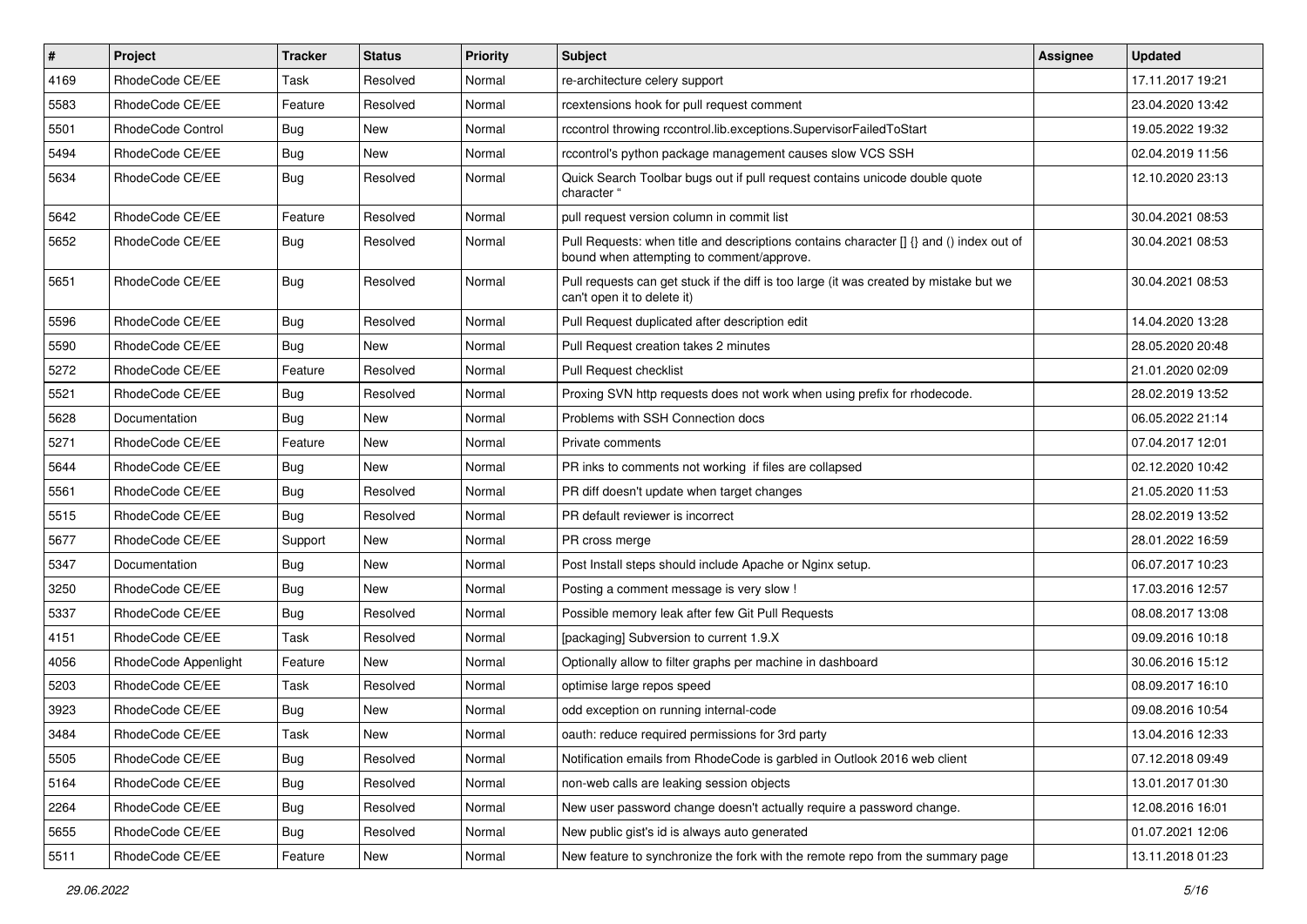| $\vert$ # | Project              | <b>Tracker</b> | <b>Status</b> | <b>Priority</b> | <b>Subject</b>                                                                                                     | <b>Assignee</b> | <b>Updated</b>   |
|-----------|----------------------|----------------|---------------|-----------------|--------------------------------------------------------------------------------------------------------------------|-----------------|------------------|
| 4057      | RhodeCode Appenlight | Feature        | <b>New</b>    | Normal          | Negation option for search filter                                                                                  |                 | 30.06.2016 15:12 |
| 3261      | RhodeCode CE/EE      | Task           | <b>New</b>    | Normal          | mousetrap.js bump to latest 1.5.X version                                                                          |                 | 17.03.2016 12:52 |
| 5633      | RhodeCode CE/EE      | Bug            | Resolved      | Normal          | Moderately large pull requests fail because inefficient use of reviewer_data_json<br>column in pull requests table |                 | 12.10.2020 23:13 |
| 5632      | RhodeCode CE/EE      | Bug            | New           | Normal          | Missing Parent Folder for Personal Repo lacks proper handling                                                      |                 | 03.08.2020 07:56 |
| 5221      | RhodeCode CE/EE      | Task           | Resolved      | Normal          | Missing comment type in emails                                                                                     |                 | 19.02.2017 21:46 |
| 5585      | RhodeCode CE/EE      | Feature        | Resolved      | Normal          | Minimize downtime on rccontrol upgrade                                                                             |                 | 27.03.2020 09:45 |
| 4305      | RhodeCode CE/EE      | Task           | Resolved      | Normal          | Meta-tagging could be excluded from limit                                                                          |                 | 09.11.2016 19:27 |
| 5396      | RhodeCode CE/EE      | Feature        | Resolved      | Normal          | Merge state with shadow repo should be created during pull request                                                 |                 | 12.10.2017 21:57 |
| 5545      | RhodeCode CE/EE      | <b>Bug</b>     | <b>New</b>    | Normal          | Merge commit to contain the username/reponame of the origin                                                        |                 | 28.02.2019 13:46 |
| 5669      | RhodeCode CE/EE      | Bug            | Resolved      | Normal          | Mercurial commit messages doesn't show cyrillic symbols                                                            |                 | 01.10.2021 10:39 |
| 5586      | RhodeCode CE/EE      | Feature        | New           | Normal          | @mention should be a link                                                                                          |                 | 29.01.2020 11:46 |
| 5551      | Documentation        | <b>Bug</b>     | New           | Normal          | Mention LargeFile and LFS in the Backup page                                                                       |                 | 21.04.2019 20:58 |
| 5507      | RhodeCode CE/EE      | <b>Bug</b>     | Resolved      | Normal          | Markdown rendering needs improvement                                                                               |                 | 15.08.2019 15:40 |
| 5555      | RhodeCode CE/EE      | <b>Bug</b>     | Resolved      | Normal          | Making Repository Public does not update the Default User Permissions                                              |                 | 28.05.2020 20:26 |
| 2817      | RhodeCode CE/EE      | Feature        | Resolved      | Normal          | Make largefiles downloadable from the interface                                                                    |                 | 27.03.2017 14:04 |
| 5297      | RhodeCode CE/EE      | Bug            | Resolved      | Normal          | Locale fails on a SuSE system                                                                                      |                 | 31.10.2018 08:36 |
| 5495      | RhodeCode CE/EE      | Support        | <b>New</b>    | Normal          | Idap to crowd users_groups sync source                                                                             |                 | 10.09.2018 22:09 |
| 3332      | RhodeCode CE/EE      | Support        | <b>New</b>    | Normal          | LDAP settings page: Add button "test connection"                                                                   |                 | 17.03.2016 10:23 |
| 5256      | RhodeCode CE/EE      | Feature        | <b>New</b>    | Normal          | Last repository access time.                                                                                       |                 | 23.03.2017 16:34 |
| 5379      | RhodeCode CE/EE      | Bug            | Resolved      | Normal          | Journal RSS feed errors                                                                                            |                 | 01.09.2017 16:40 |
| 4306      | RhodeCode CE/EE      | Bug            | Resolved      | Normal          | Issue to push file with character # on a SVN                                                                       |                 | 03.04.2017 16:44 |
| 5200      | RhodeCode CE/EE      | Task           | New           | Normal          | investigate search improvements                                                                                    |                 | 16.12.2019 16:04 |
| 5538      | RhodeCode CE/EE      | Bug            | <b>New</b>    | Normal          | internal server error (UnicodeDecodeError) during rhodecode-index request                                          |                 | 20.02.2019 14:43 |
| 5457      | RhodeCode CE/EE      | Bug            | Resolved      | Normal          | Internal server error on full-text search settings page with Elasticsearch                                         |                 | 16.04.2018 09:08 |
| 4285      | RhodeCode CE/EE      | Bug            | New           | Normal          | Intermittent error while trying to create or fork a repository                                                     |                 | 17.10.2016 22:42 |
| 5406      | RhodeCode CE/EE      | Bug            | New           | Normal          | <b>Installer Fails</b>                                                                                             |                 | 01.12.2017 11:52 |
| 5248      | Documentation        | Bug            | New           | Normal          | Installation of rhodecode-tools                                                                                    |                 | 16.03.2017 16:35 |
| 5630      | RhodeCode CE/EE      | Bug            | New           | Normal          | Inline comments do not follow the line of code                                                                     |                 | 21.07.2020 11:25 |
| 5535      | RhodeCode Control    | Bug            | New           | Normal          | improper rollback on upgrade failure                                                                               |                 | 09.02.2019 21:12 |
| 5627      | Documentation        | Bug            | New           | Normal          | Immediate re-run of rhodecode-index throws warnings on some repos (and suggests<br>rebuild from scratch)           |                 | 02.07.2020 19:41 |
| 5255      | RhodeCode CE/EE      | Support        | <b>New</b>    | Normal          | I can't access issues created by me from mail                                                                      |                 | 04.04.2017 11:28 |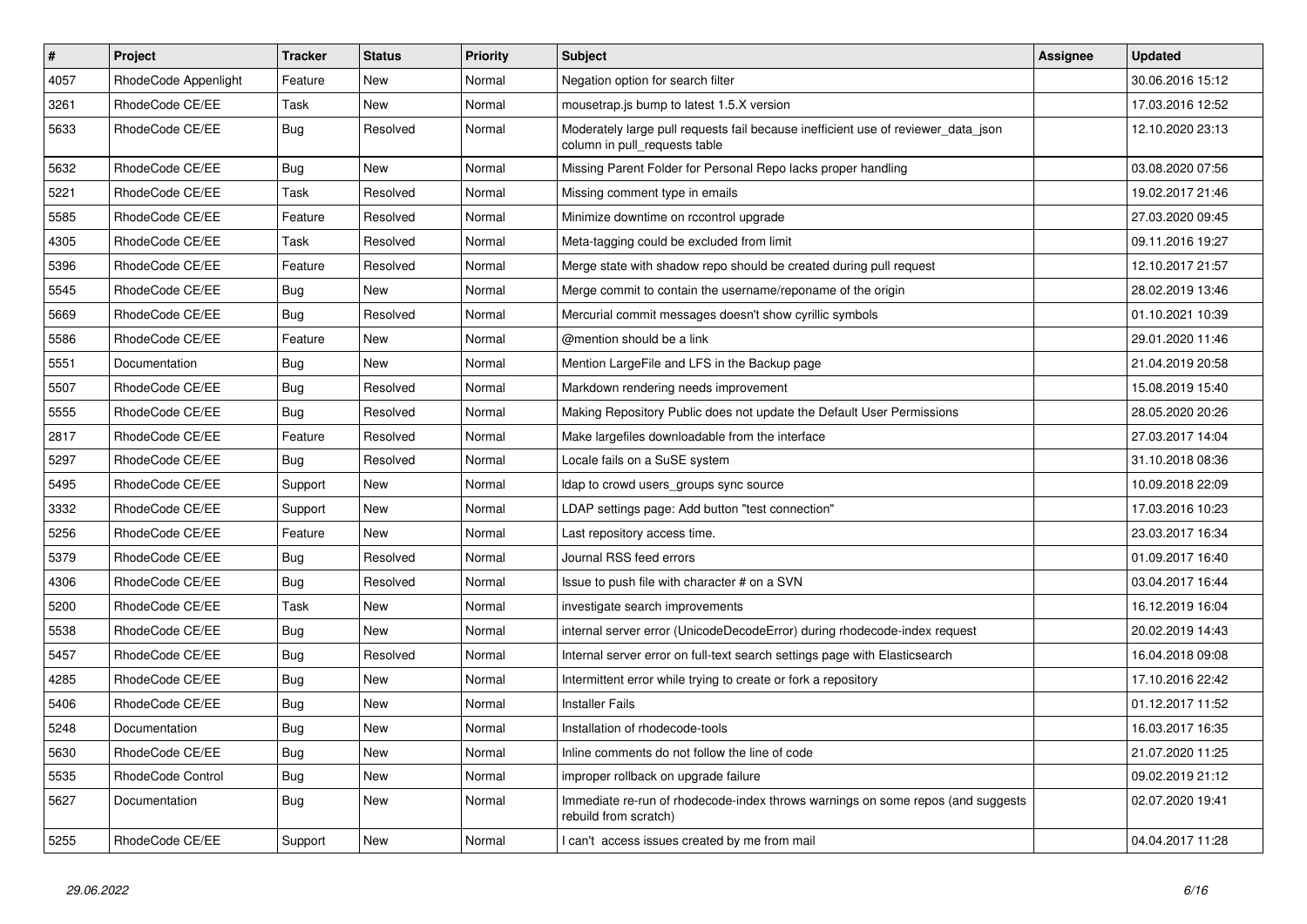| $\vert$ # | Project              | Tracker    | <b>Status</b> | <b>Priority</b> | Subject                                                                             | Assignee | <b>Updated</b>   |
|-----------|----------------------|------------|---------------|-----------------|-------------------------------------------------------------------------------------|----------|------------------|
| 5554      | RhodeCode CE/EE      | Support    | Resolved      | Normal          | How to increase number of commits shown in pagination on dashboard and<br>changelog |          | 21.01.2020 02:08 |
| 5500      | RhodeCode CE/EE      | Bug        | New           | Normal          | How to enable/set "RC_SKIP_HOOKS" to disable svn hooks?                             |          | 02.10.2018 07:45 |
| 5375      | RhodeCode CE/EE      | Support    | Resolved      | Normal          | How do I configure "Go to" to just search repository names?                         |          | 16.08.2017 18:00 |
| 5497      | RhodeCode CE/EE      | Support    | <b>New</b>    | Normal          | hg push hangs                                                                       |          | 30.08.2018 22:15 |
| 5574      | RhodeCode CE/EE      | Feature    | Resolved      | Normal          | hg: Information for external hooks                                                  |          | 30.07.2020 15:40 |
| 5595      | RhodeCode CE/EE      | Feature    | <b>New</b>    | Normal          | Group code review mail notification                                                 |          | 03.03.2020 10:17 |
| 5618      | RhodeCode CE/EE      | Support    | New           | Normal          | Getting HTTP 502 Bad Gateway when trying to push (or clone) on a slow network       |          | 27.05.2020 21:56 |
| 5662      | RhodeCode CE/EE      | <b>Bug</b> | New           | Normal          | Full text search not working due to crash in whoosh                                 |          | 07.06.2022 08:31 |
| 5213      | RhodeCode CE/EE      | Bug        | Resolved      | Normal          | Fixing Apache Proxy timeout issues                                                  |          | 14.02.2017 09:44 |
| 4109      | RhodeCode CE/EE      | <b>Bug</b> | New           | Normal          | [files] The "switch to commit" widget is broken after using browser back button     |          | 17.04.2018 21:50 |
| 4045      | RhodeCode CE/EE      | Task       | New           | Normal          | File permissions                                                                    |          | 17.04.2018 21:49 |
| 5625      | Documentation        | Bug        | New           | Normal          | Feedback on RhodeCode Full-text search docs                                         |          | 02.07.2020 19:22 |
| 5503      | RhodeCode CE/EE      | Support    | New           | Normal          | failed to upgrade to 4.13.3                                                         |          | 06.11.2018 18:28 |
| 3377      | RhodeCode CE/EE      | Task       | New           | Normal          | extra fields types extensions                                                       |          | 24.03.2016 15:23 |
| 5534      | RhodeCode Control    | Feature    | New           | Normal          | extract/preload subcommand                                                          |          | 14.02.2019 14:45 |
| 3472      | RhodeCode CE/EE      | Feature    | New           | Normal          | Expose unified hooks that can be used in SSH backend                                |          | 14.04.2016 17:54 |
| 3486      | RhodeCode CE/EE      | Feature    | <b>New</b>    | Normal          | expose origin of permission in perm dict for users                                  |          | 06.06.2016 10:54 |
| 5546      | RhodeCode CE/EE      | Support    | Resolved      | Normal          | experiments with mercurial 4.9                                                      |          | 26.03.2019 09:23 |
| 3989      | RhodeCode Appenlight | Bug        | Resolved      | Normal          | even up report spacing                                                              |          | 21.06.2016 18:55 |
| 5444      | RhodeCode CE/EE      | Bug        | Resolved      | Normal          | Error while creating a pull request on a Mercurial repository                       |          | 17.04.2018 22:29 |
| 5376      | RhodeCode CE/EE      | <b>Bug</b> | Resolved      | Normal          | error: pretxnchangegroup.acl hook failed: acl: user "" denied on branch "default"   |          | 16.08.2017 19:45 |
| 5657      | RhodeCode CE/EE      | Bug        | <b>New</b>    | Normal          | Error in maintenance page                                                           |          | 30.03.2021 15:09 |
| 5656      | RhodeCode CE/EE      | <b>Bug</b> | Resolved      | Normal          | Error for branch permission page                                                    |          | 30.04.2021 08:53 |
| 5499      | RhodeCode CE/EE      | Support    | New           | Normal          | ERROR [celery.worker.consumer.consumer] consumer: Cannot connect                    |          | 11.09.2018 08:39 |
| 4266      | RhodeCode CE/EE      | Bug        | Resolved      | Normal          | Error 500 on integrations page after setting up Webhook                             |          | 17.10.2016 15:35 |
| 5265      | RhodeCode CE/EE      | Task       | Resolved      | Normal          | Enable phases support                                                               |          | 11.05.2017 11:10 |
| 5304      | RhodeCode CE/EE      | <b>Bug</b> | Resolved      | Normal          | Email template not correct                                                          |          | 31.10.2018 08:36 |
| 5530      | RhodeCode CE/EE      | Bug        | Resolved      | Normal          | Email integration has incorrect url                                                 |          | 09.02.2019 10:33 |
| 5381      | RhodeCode CE/EE      | Bug        | Resolved      | Normal          | Email integration changeset links invalid                                           |          | 06.09.2017 12:29 |
| 5469      | RhodeCode CE/EE      | Feature    | Resolved      | Normal          | elastisearch > 2.x not supported ?                                                  |          | 21.01.2020 02:19 |
| 3994      | RhodeCode Appenlight | <b>Bug</b> | New           | Normal          | during setup, user is given option to make admin account even if one does not exist |          | 08.06.2016 12:44 |
| 3351      | RhodeCode CE/EE      | <b>Bug</b> | New           | Normal          | Duplicate IP whitelist entry shows error flash                                      |          | 21.03.2016 15:54 |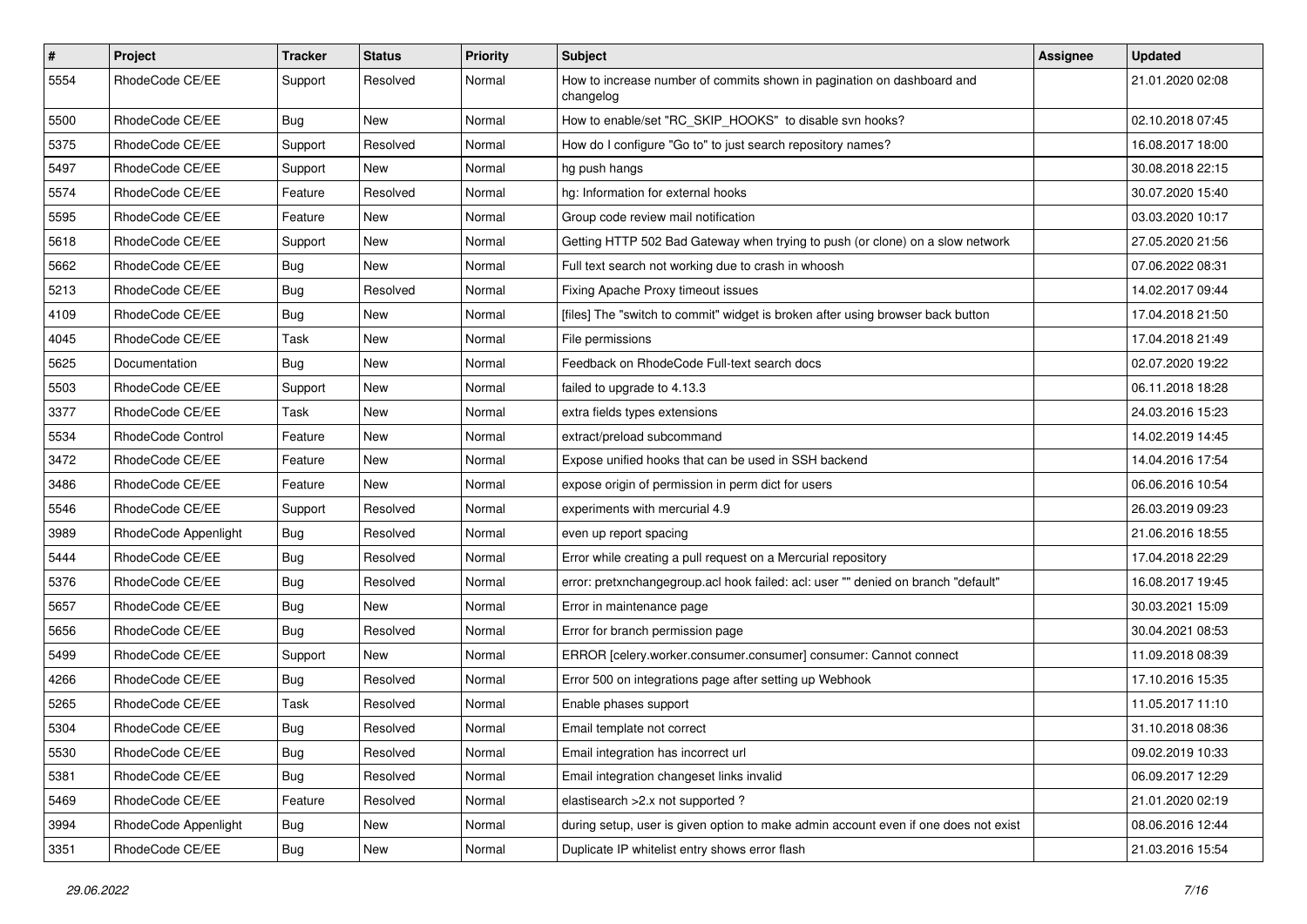| #    | Project              | <b>Tracker</b> | <b>Status</b> | Priority | <b>Subject</b>                                                                                        | Assignee | <b>Updated</b>   |
|------|----------------------|----------------|---------------|----------|-------------------------------------------------------------------------------------------------------|----------|------------------|
| 3382 | RhodeCode CE/EE      | Bug            | New           | Normal   | download superrepo with subrepos                                                                      |          | 25.03.2016 01:30 |
| 5591 | Documentation        | Support        | <b>New</b>    | Normal   | documentation typo                                                                                    |          | 04.02.2020 19:43 |
| 5153 | Documentation        | <b>Bug</b>     | Resolved      | Normal   | Documentation: /tmp permissions                                                                       |          | 04.01.2017 13:02 |
| 5237 | Documentation        | Support        | New           | Normal   | documentation for DR                                                                                  |          | 06.03.2017 23:34 |
| 5529 | Documentation        | Support        | New           | Normal   | Documentation does not detail watched repositories                                                    |          | 07.02.2019 00:16 |
| 4675 | RhodeCode CE/EE      | Bug            | Resolved      | Normal   | Disk free inodes are displayed incorrectly                                                            |          | 13.12.2016 22:41 |
| 4669 | RhodeCode CE/EE      | Task           | New           | Normal   | disable pytest sugar on nix-build                                                                     |          | 01.12.2016 12:52 |
| 5629 | RhodeCode CE/EE      | <b>Bug</b>     | New           | Normal   | Diff truncated on small files                                                                         |          | 21.07.2020 08:58 |
| 3440 | RhodeCode CE/EE      | Feature        | New           | Normal   | [design, ux] mock-up user interface for adding a branch/bookmark                                      |          | 05.04.2016 09:21 |
| 2744 | RhodeCode CE/EE      | Task           | Resolved      | Normal   | Deprecating Internet Explorer                                                                         |          | 06.07.2016 12:04 |
| 5601 | RhodeCode CE/EE      | Feature        | Resolved      | Normal   | Default navigation should be by branch name not commit id                                             |          | 04.06.2020 23:51 |
| 5679 | RhodeCode CE/EE      | Bug            | <b>New</b>    | Normal   | Data directory continues to grow until it fills disk partition                                        |          | 25.04.2022 11:42 |
| 5496 | RhodeCode CE/EE      | Support        | New           | Normal   | database migration 4.11.6 mysql to 4.12.4 postgres                                                    |          | 27.08.2018 21:17 |
| 5594 | RhodeCode CE/EE      | Bug            | Resolved      | Normal   | Credentials in Repository Settings for Pull requests are exposed                                      |          | 28.05.2020 20:25 |
| 5623 | RhodeCode CE/EE      | Bug            | Resolved      | Normal   | Credentials for remote repository URL leaking in Repository Header                                    |          | 22.07.2020 00:47 |
| 3333 | RhodeCode Tools      | Task           | New           | Normal   | Create rhodecode-tools backup command for backup of RhodeCode Enterprise                              |          | 17.03.2016 12:43 |
| 5462 | RhodeCode CE/EE      | Bug            | New           | Normal   | create repo api fails with celery enabled                                                             |          | 10.07.2018 17:49 |
| 4064 | RhodeCode Appenlight | Feature        | <b>New</b>    | Normal   | Create a multiple action feature for Reports and Logs lists                                           |          | 30.06.2016 15:18 |
| 5557 | RhodeCode CE/EE      | Bug            | Resolved      | Normal   | Consider removing slashes from the RSS feed names                                                     |          | 31.10.2019 19:54 |
| 4222 | RhodeCode CE/EE      | Feature        | New           | Normal   | Configurable detection of READMEs                                                                     |          | 09.09.2016 10:05 |
| 5371 | RhodeCode CE/EE      | <b>Bug</b>     | New           | Normal   | Comment times in Pull Requests are off by 1 day                                                       |          | 10.04.2018 15:11 |
| 5273 | RhodeCode CE/EE      | Feature        | <b>New</b>    | Normal   | Comment status                                                                                        |          | 07.04.2017 13:10 |
| 148  | RhodeCode CE/EE      | Feature        | <b>New</b>    | Normal   | [comments] Add per file and multiline comments in a changeset                                         |          | 25.05.2016 10:20 |
| 5654 | RhodeCode CE/EE      | Bug            | New           | Normal   | Comment formatting broken when containing @ in a code block                                           |          | 24.02.2021 12:10 |
| 5603 | RhodeCode CE/EE      | Feature        | Resolved      | Normal   | Code search - highlight matching search terms                                                         |          | 30.03.2020 11:16 |
| 5637 | RhodeCode CE/EE      | Feature        | New           | Normal   | Clone URL templates - add per repository/namespace                                                    |          | 29.10.2020 09:38 |
| 1404 | RhodeCode CE/EE      | Bug            | Resolved      | Normal   | clone of really huge git repo (4gb) causes pyro to explode                                            |          | 07.02.2017 14:52 |
| 4140 | RhodeCode CE/EE      | Task           | Resolved      | Normal   | Check middleware chain status, and Verify that special middleware is catching<br>exceptions correctly |          | 23.08.2016 12:13 |
| 5468 | RhodeCode CE/EE      | Support        | New           | Normal   | Check logic for updating last commit for repository groups                                            |          | 30.08.2018 09:47 |
| 5482 | RhodeCode CE/EE      | <b>Bug</b>     | Resolved      | Normal   | Changing a repo's 'Remote pull uri' in its Settings fails with 'No repo type specified'               |          | 31.10.2018 08:37 |
| 5631 | RhodeCode CE/EE      | Feature        | New           | Normal   | Change target of PR                                                                                   |          | 31.07.2020 17:05 |
| 5461 | RhodeCode CE/EE      | <b>Bug</b>     | Resolved      | Normal   | Changes to user group permissions via API are not audit logged                                        |          | 30.08.2018 09:47 |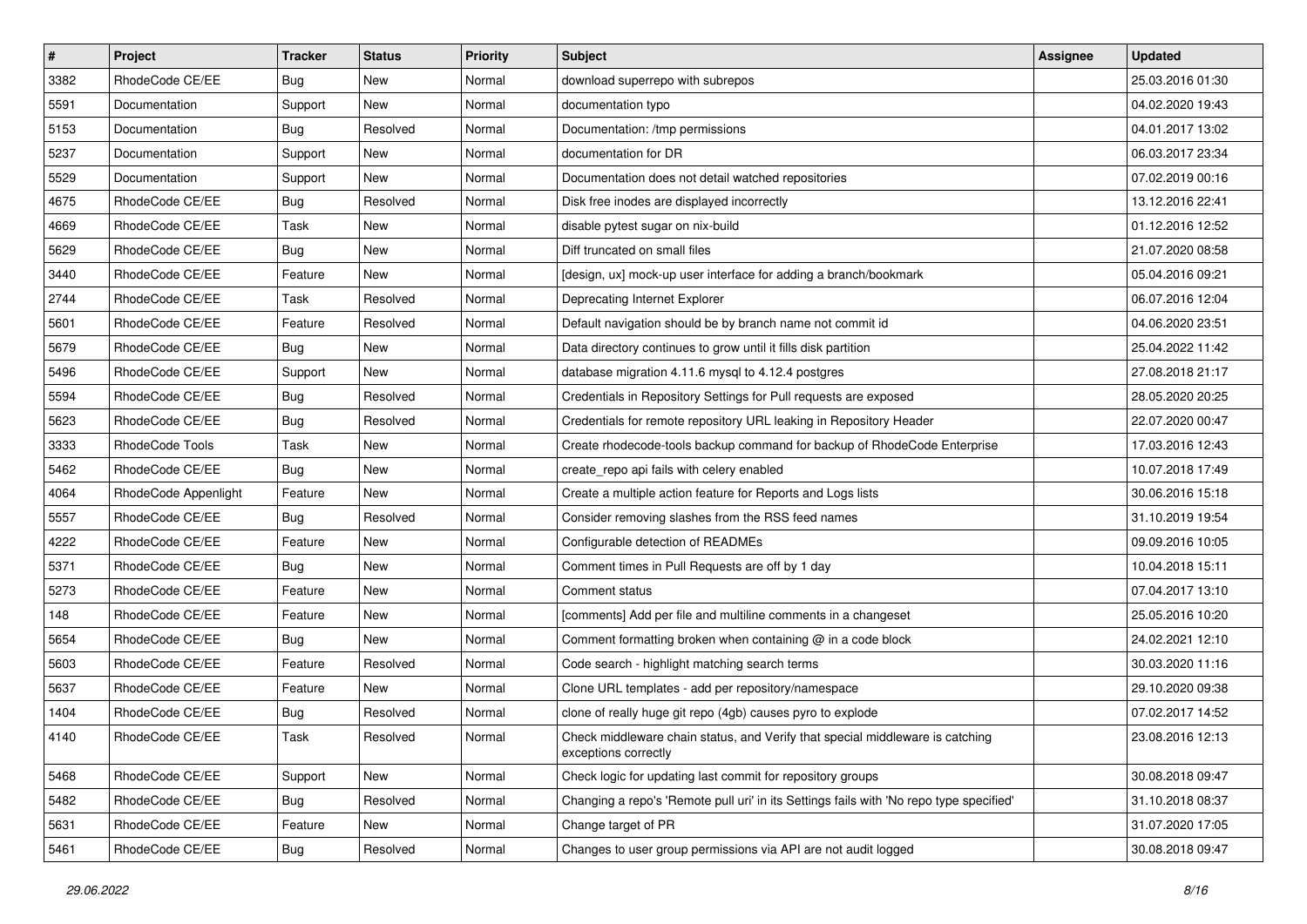| $\vert$ # | Project              | <b>Tracker</b> | <b>Status</b> | <b>Priority</b> | <b>Subject</b>                                                                                | <b>Assignee</b> | <b>Updated</b>   |
|-----------|----------------------|----------------|---------------|-----------------|-----------------------------------------------------------------------------------------------|-----------------|------------------|
| 5490      | RhodeCode CE/EE      | <b>Bug</b>     | Resolved      | Normal          | Changes to repo group permissions via API are not audit logged                                |                 | 28.02.2019 13:52 |
| 5187      | RhodeCode CE/EE      | Feature        | Resolved      | Normal          | changelog dynamic loading of commits                                                          |                 | 12.06.2018 12:31 |
| 5609      | RhodeCode CE/EE      | Support        | Resolved      | Normal          | Change git diff algorithm                                                                     |                 | 31.03.2020 22:08 |
| 5600      | RhodeCode CE/EE      | Feature        | New           | Normal          | Change default repository landing page                                                        |                 | 27.01.2021 01:04 |
| 3956      | RhodeCode CE/EE      | Bug            | New           | Normal          | [ce] - svn commit with all 'None' properties (author, message, etc.)                          |                 | 23.05.2016 17:22 |
| 3963      | RhodeCode CE/EE      | <b>Bug</b>     | New           | Normal          | [ce] Getting a newly added repo via remap/rescan via api gives no data                        |                 | 27.05.2016 05:02 |
| 4192      | RhodeCode CE/EE      | Feature        | Resolved      | Normal          | [ce, ee] slack/hipchat integrations group commits by branch pushed                            |                 | 09.09.2016 19:01 |
| 4163      | RhodeCode CE/EE      | Task           | New           | Normal          | [ce, ee] celery refactor + upgrade                                                            |                 | 15.08.2016 12:32 |
| 3239      | RhodeCode CE/EE      | Task           | Resolved      | Normal          | Catch all route for repo page or repo group page is always executing checks for<br>every page |                 | 21.04.2016 11:30 |
| 5605      | RhodeCode CE/EE      | Bug            | Resolved      | Normal          | Cannot set subversion compatibility to 1.10                                                   |                 | 30.03.2020 17:27 |
| 5504      | RhodeCode CE/EE      | Feature        | New           | Normal          | Buttons to copy commit hash and to expand the commit message in the repo<br>summary view      |                 | 26.10.2018 00:59 |
| 4283      | RhodeCode CE/EE      | Task           | Resolved      | Normal          | bump whoosh to 2.7.4 release                                                                  |                 | 13.12.2016 21:08 |
| 5184      | RhodeCode CE/EE      | Task           | Resolved      | Normal          | bump pyramid to 1.7.X                                                                         |                 | 06.02.2017 21:50 |
| 2944      | RhodeCode CE/EE      | Task           | <b>New</b>    | Normal          | Bump gunicorn to 19.4 version                                                                 |                 | 17.03.2016 12:58 |
| 4666      | RhodeCode CE/EE      | Task           | Resolved      | Normal          | Bump git and mercurial to latest versions                                                     |                 | 02.12.2016 19:01 |
| 2882      | RhodeCode CE/EE      | Feature        | New           | Normal          | Bulk comment submit                                                                           |                 | 17.03.2016 17:50 |
| 4044      | RhodeCode CE/EE      | Feature        | Resolved      | Normal          | <b>Branch permissions</b>                                                                     |                 | 30.08.2018 09:48 |
| 4272      | RhodeCode CE/EE      | Feature        | New           | Normal          | Better SPAM protection                                                                        |                 | 12.10.2016 11:14 |
| 4252      | RhodeCode CE/EE      | Support        | New           | Normal          | Backup & Recovery                                                                             |                 | 07.10.2016 19:47 |
| 4062      | RhodeCode Appenlight | Feature        | New           | Normal          | A way to see browser breakdown for an error                                                   |                 | 30.06.2016 15:16 |
| 3362      | RhodeCode CE/EE      | Task           | New           | Normal          | auth-plugins, indicate visually that plugin is turned on but NOT enabled                      |                 | 22.03.2016 19:03 |
| 5321      | RhodeCode CE/EE      | Feature        | Resolved      | Normal          | Audit logs                                                                                    |                 | 21.06.2017 12:49 |
| 3334      | RhodeCode CE/EE      | Bug            | New           | Normal          | Attempt to edit .coveragerc through the online file editor                                    |                 | 17.03.2016 13:49 |
| 4301      | RhodeCode CE/EE      | Feature        | New           | Normal          | [API] toggle force_password_reset in api for Idap users                                       |                 | 28.10.2016 15:43 |
| 5201      | RhodeCode CE/EE      | Task           | Resolved      | Normal          | API: implement describe-methods                                                               |                 | 13.02.2017 15:57 |
| 5527      | RhodeCode CE/EE      | Support        | New           | Normal          | API: expose human readable failure reason                                                     |                 | 30.01.2019 17:43 |
| 3260      | RhodeCode CE/EE      | Task           | New           | Normal          | api: expose get_repo_node method                                                              |                 | 17.03.2016 12:56 |
| 5423      | Documentation        | Support        | Resolved      | Normal          | API-Documentation for Method "create_repo_group" faulty                                       |                 | 22.01.2018 16:23 |
| 4290      | RhodeCode CE/EE      | Task           | New           | Normal          | Allow to transplant the review status to merged commits                                       |                 | 17.04.2018 21:50 |
| 3373      | RhodeCode CE/EE      | Feature        | New           | Normal          | Allow to create Bookmarks and Branches from UI                                                |                 | 05.04.2016 09:21 |
| 5617      | RhodeCode CE/EE      | Feature        | New           | Normal          | Allow PRs to non-head bookmarks                                                               |                 | 20.05.2020 12:25 |
| 4071      | RhodeCode Appenlight | Feature        | New           | Normal          | Allow for easy out-out of assigned permissions                                                |                 | 05.07.2016 10:14 |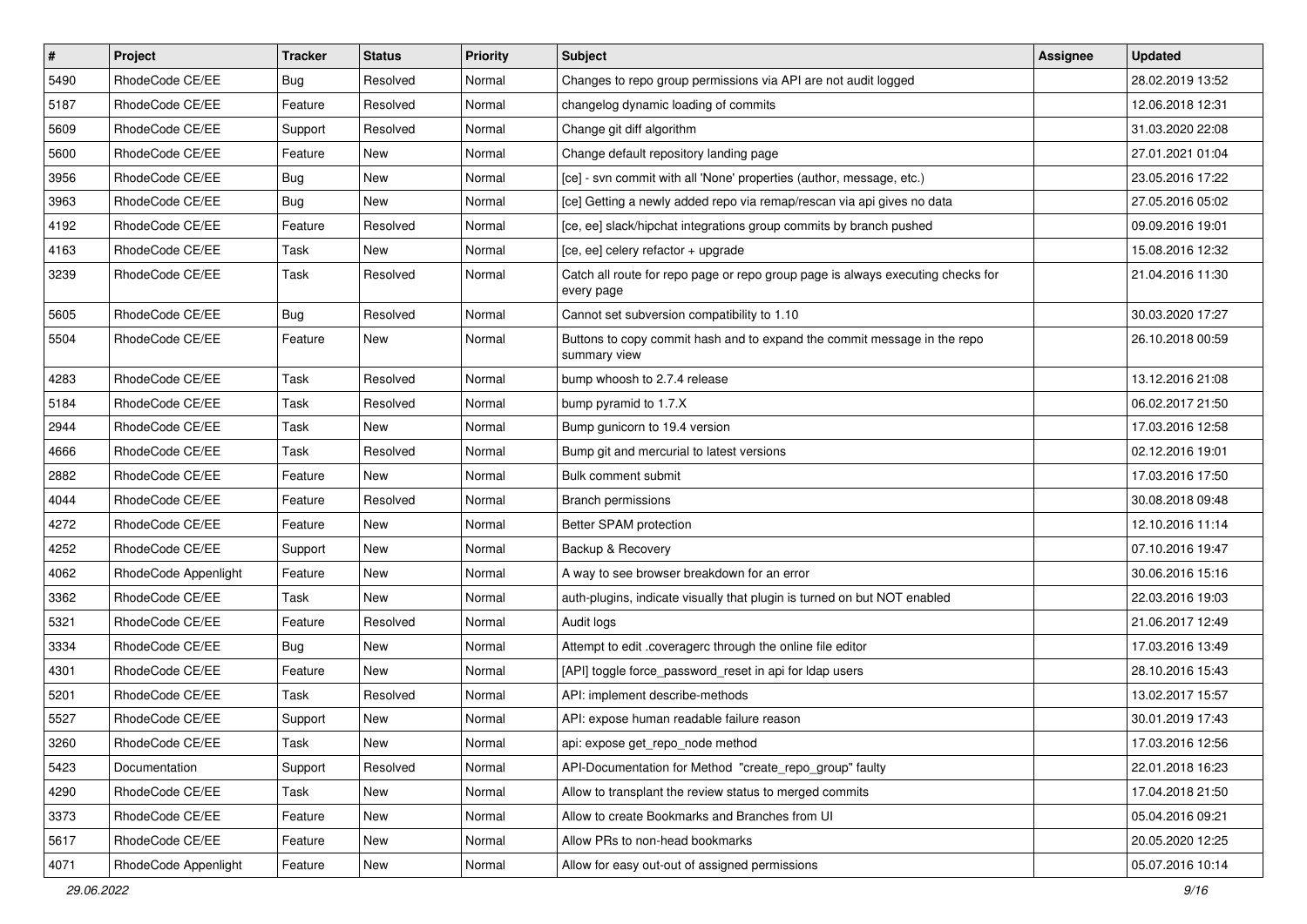| $\pmb{\#}$ | Project              | <b>Tracker</b> | <b>Status</b> | <b>Priority</b> | Subject                                                                                                                                                                              | <b>Assignee</b> | <b>Updated</b>   |
|------------|----------------------|----------------|---------------|-----------------|--------------------------------------------------------------------------------------------------------------------------------------------------------------------------------------|-----------------|------------------|
| 5556       | RhodeCode CE/EE      | <b>Bug</b>     | New           | Normal          | After upgrade RhodeCode Enterprise, pull request via API adds repo owner as<br>default reviewer                                                                                      |                 | 01.01.2020 13:09 |
| 5410       | RhodeCode CE/EE      | Bug            | New           | Normal          | After converting to CE, we get the following error when trying to view some repos in<br>the UI: "UnicodeDecodeError: 'ascii' codec can't decode byte" (full error in<br>Description) |                 | 25.01.2018 20:45 |
| 3987       | RhodeCode Appenlight | Bug            | <b>New</b>    | Normal          | adjust footer so it's consistent with the website footer                                                                                                                             |                 | 15.06.2016 10:20 |
| 5582       | RhodeCode Control    | Feature        | <b>New</b>    | Normal          | Add the version number of a PR in the HTTP API                                                                                                                                       |                 | 15.01.2020 10:45 |
| 5225       | RhodeCode CE/EE      | Task           | Resolved      | Normal          | add tag of author/contribitor to comments                                                                                                                                            |                 | 11.05.2017 11:10 |
| 5229       | RhodeCode CE/EE      | Task           | Resolved      | Normal          | add support for https://clipboardjs.com/                                                                                                                                             |                 | 21.01.2020 02:19 |
| 3999       | RhodeCode CE/EE      | Feature        | Resolved      | Normal          | Add `send account information` to user creation page                                                                                                                                 |                 | 28.06.2016 15:22 |
| 5405       | RhodeCode CE/EE      | Bug            | New           | Normal          | Add repository from UI leads to HTTP/404                                                                                                                                             |                 | 28.11.2017 11:39 |
| 5537       | RhodeCode CE/EE      | Task           | Resolved      | Normal          | Add owner to create pull request API                                                                                                                                                 |                 | 28.02.2019 13:52 |
| 4063       | RhodeCode Appenlight | Feature        | <b>New</b>    | Normal          | add option to specify custom value in dashboard select                                                                                                                               |                 | 30.06.2016 15:17 |
| 3979       | RhodeCode CE/EE      | Feature        | <b>New</b>    | Normal          | Add kanban board                                                                                                                                                                     |                 | 05.06.2016 21:20 |
| 5611       | RhodeCode CE/EE      | Feature        | Resolved      | Normal          | Add information "is the pull request up to date?" in the PR page                                                                                                                     |                 | 03.10.2021 23:24 |
| 5641       | RhodeCode CE/EE      | Feature        | New           | Normal          | "Add draft" / (x) button usability                                                                                                                                                   |                 | 30.11.2020 20:53 |
| 4182       | RhodeCode CE/EE      | Feature        | New           | Normal          | add direct link from notification to corresponding PR                                                                                                                                |                 | 19.08.2016 12:35 |
| 4191       | RhodeCode CE/EE      | Feature        | <b>New</b>    | Normal          | Add custom Image logo option to header                                                                                                                                               |                 | 22.08.2016 14:49 |
| 5638       | RhodeCode CE/EE      | Feature        | New           | Normal          | Add "Copy full url path" button                                                                                                                                                      |                 | 05.02.2021 20:23 |
| 3981       | RhodeCode CE/EE      | Feature        | Resolved      | Normal          | Add cloud hosting like Gitlab, GitHub                                                                                                                                                |                 | 02.03.2020 09:14 |
| 3980       | RhodeCode CE/EE      | Feature        | New           | Normal          | Add CI engine                                                                                                                                                                        |                 | 05.06.2016 21:32 |
| 3978       | RhodeCode CE/EE      | Feature        | New           | Normal          | Add bug tracker                                                                                                                                                                      |                 | 05.06.2016 21:20 |
| 5404       | RhodeCode CE/EE      | Task           | <b>New</b>    | Normal          | Add an option to detach review rules when deleting an user                                                                                                                           |                 | 22.11.2017 11:23 |
| 1457       | RhodeCode CE/EE      | Feature        | New           | Normal          | add allow permissions inheritance on repo groups                                                                                                                                     |                 | 22.09.2017 10:27 |
| 5218       | RhodeCode CE/EE      | Bug            | New           | Normal          | 500 when forking repository, when using special chars in password.                                                                                                                   |                 | 19.02.2017 21:46 |
| 5550       | RhodeCode CE/EE      | Bug            | New           | Normal          | 500 Internal Server Error   The server has either erred or is incapable of performing<br>the requested operation.                                                                    |                 | 18.04.2019 17:12 |
| 4274       | RhodeCode CE/EE      | Bug            | Resolved      | Normal          | 500 error when push big objects                                                                                                                                                      |                 | 13.02.2017 19:53 |
| 5227       | RhodeCode CE/EE      | Bug            | New           | Normal          | 400 during a svn checkout, file with special chars                                                                                                                                   |                 | 23.02.2017 17:43 |
| 5522       | RhodeCode CE/EE      | <b>Bug</b>     | Resolved      | Low             | vcsserver fails when url contains extra "/"                                                                                                                                          |                 | 28.02.2019 13:52 |
| 5408       | Documentation        | Task           | Resolved      | Low             | Upate nginx documentation for non standard SSL port                                                                                                                                  |                 | 12.07.2018 23:21 |
| 5598       | Documentation        | Bug            | New           | Low             | Typo in force delete command                                                                                                                                                         |                 | 19.03.2020 20:10 |
| 4220       | RhodeCode Appenlight | Feature        | New           | Low             | Search params allow sorting of result.                                                                                                                                               |                 | 06.09.2016 16:33 |
| 5460       | RhodeCode CE/EE      | <b>Bug</b>     | New           | Low             | Repo creation stuck when remote clone returns partial http code 500                                                                                                                  |                 | 06.07.2018 19:14 |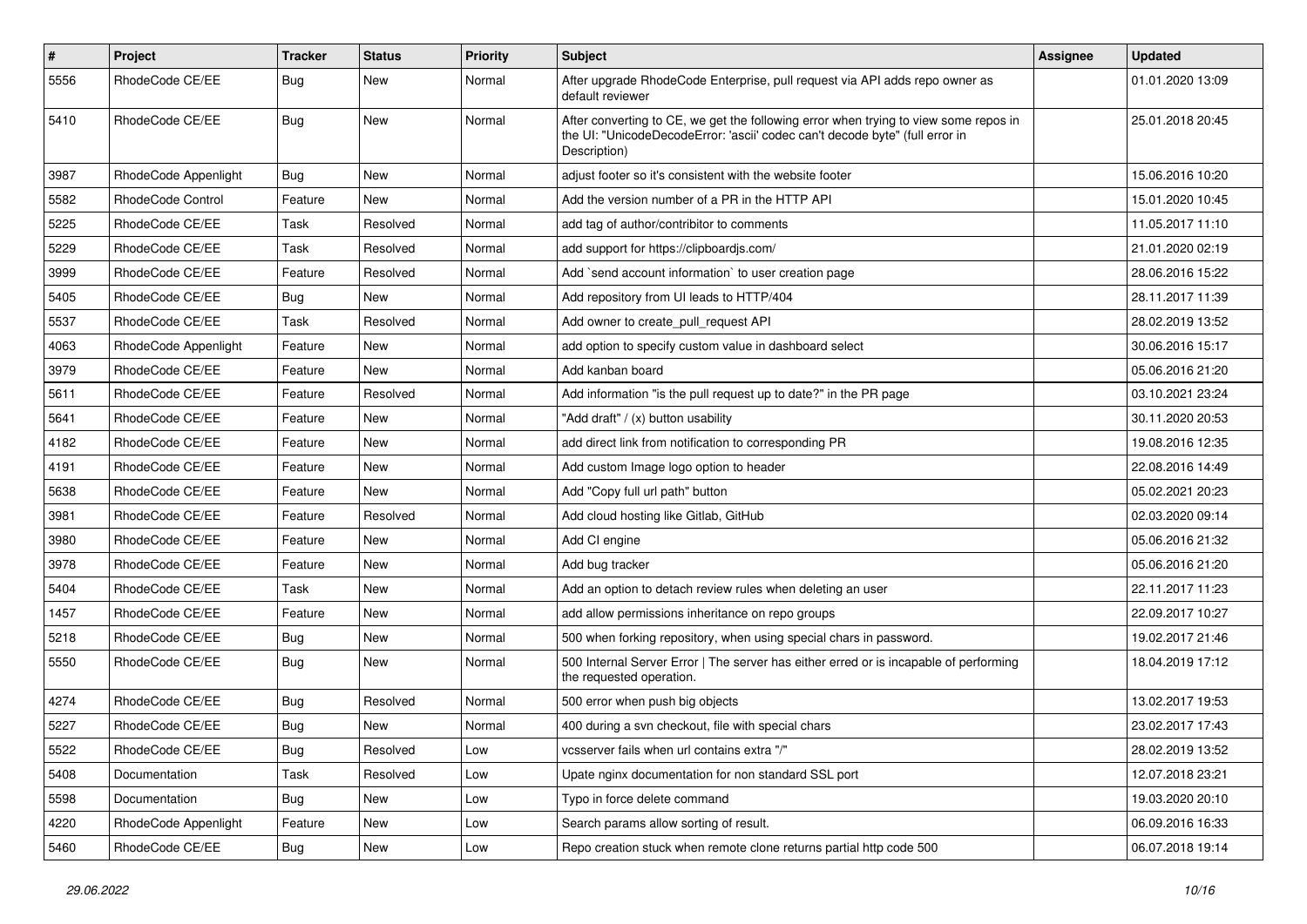| $\pmb{\#}$ | Project              | <b>Tracker</b> | <b>Status</b> | <b>Priority</b> | <b>Subject</b>                                                                            | <b>Assignee</b>     | <b>Updated</b>                    |
|------------|----------------------|----------------|---------------|-----------------|-------------------------------------------------------------------------------------------|---------------------|-----------------------------------|
| 5207       | RhodeCode CE/EE      | Task           | Resolved      | Low             | Release 4.6.1                                                                             |                     | 13.02.2017 18:04                  |
| 3615       | RhodeCode CE/EE      | Bug            | <b>New</b>    | Low             | (OperationalError) too many SQL variables on admin journal page                           |                     | 06.05.2016 11:45                  |
| 5643       | RhodeCode CE/EE      | Feature        | Resolved      | Low             | jump to bottom of review                                                                  |                     | 30.04.2021 08:53                  |
| 5439       | Documentation        | <b>Bug</b>     | New           | Low             | JIRA Integration description: Wrong sample link                                           |                     | 14.02.2018 14:25                  |
| 5575       | RhodeCode CE/EE      | Bug            | Resolved      | Low             | Filtering username containing '-' does not work in Admin audit log panel                  |                     | 20.01.2020 10:04                  |
| 5613       | RhodeCode CE/EE      | Feature        | New           | Low             | Feature Request: Issue tracker link in new tab/window                                     |                     | 03.10.2021 23:25                  |
| 5612       | RhodeCode CE/EE      | Bug            | New           | Low             | CPU cores getting maxed out by VCSServer on Repository Size request                       |                     | 03.10.2021 23:25                  |
| 5558       | RhodeCode CE/EE      | Bug            | Resolved      | Low             | Commit compare window covers text                                                         |                     | 08.07.2019 18:12                  |
| 4154       | RhodeCode CE/EE      | <b>Bug</b>     | New           | Low             | [ce, ee] user register via github captcha                                                 |                     | 05.08.2016 22:51                  |
| 4040       | RhodeCode CE/EE      | Bug            | <b>New</b>    | Low             | [ce, ee] logout when logged out causes 403 Cross-site request forgery detected            |                     | 23.06.2016 13:40                  |
| 5342       | RhodeCode Appenlight | Bug            | New           | Low             | Broken link [Applications Modify application]                                             |                     | 21.06.2017 21:21                  |
| 4017       | RhodeCode Appenlight | Feature        | New           | Low             | application logos need help                                                               |                     | 14.06.2016 11:52                  |
| 5536       | RhodeCode CE/EE      | Feature        | Resolved      | Low             | Ability to disable server-side SSH key generation                                         |                     | 28.02.2019 13:52                  |
| 5523       | RhodeCode CE/EE      | Bug            | Resolved      | High            | user from AD is asked to change his password when logs in.                                | Thierry<br>Wynsdau  | 28.05.2020 20:28                  |
| 5516       | RhodeCode CE/EE      | Support        | Resolved      | High            | Cannot log into RhodeCode                                                                 | Thierry<br>Wynsdau  | 28.05.2020 20:28                  |
| 5553       | RhodeCode CE/EE      | Bug            | <b>New</b>    | Normal          | Exceptions Tracker - Exception ID: 140095575901360 after upgrade to the lastes<br>version | Thierry<br>Wynsdau  | 10.07.2019 10:33                  |
| 5548       | RhodeCode CE/EE      | Feature        | <b>New</b>    | Normal          | Initial Search API                                                                        | Peter Colledge      | 07.07.2019 22:21                  |
| 3372       | RhodeCode CE/EE      | Bug            | In Progress   | High            | [Idap, groups] Customer gets an empty list of groups                                      | Mikhail<br>Chernykh | 08.06.2016 11:32                  |
| 5368       | RhodeCode CE/EE      | Feature        | Resolved      | Normal          | Mercurial: Close branch before merging it                                                 |                     | Mathieu Cantin   21.01.2020 02:11 |
| 4273       | RhodeCode CE/EE      | Bug            | Resolved      | Urgent          | GIT executable not seen by vcsserver                                                      | Martin<br>Bornhold  | 13.10.2016 15:45                  |
| 4243       | RhodeCode CE/EE      | Support        | Resolved      | High            | Gist visibility update?                                                                   | Martin<br>Bornhold  | 27.09.2016 06:40                  |
| 4251       | RhodeCode CE/EE      | Task           | Feedback      | High            | [customer] Pull request with subrepos                                                     | Martin<br>Bornhold  | 10.11.2016 17:52                  |
| 4247       | RhodeCode CE/EE      | Bug            | Resolved      | Normal          | [vcs] Using current time as timestamp during archive creating leads to changing<br>nasnes | Martin<br>Bornhold  | 28.09.2016 12:07                  |
| 4279       | RhodeCode CE/EE      | Bug            | Resolved      | Normal          | re-captcha validation is broken                                                           | Martin<br>Bornhold  | 26.10.2016 22:27                  |
| 1055       | RhodeCode CE/EE      | Feature        | Resolved      | Normal          | [pr, vcs] Expose the shadow repository of a pull request                                  | Martin<br>Bornhold  | 26.10.2016 10:33                  |
| 4244       | RhodeCode CE/EE      | Support        | Resolved      | Normal          | mod_dav_svn template error when using auth_realm with spaces in it                        | Martin<br>Bornhold  | 28.09.2016 12:07                  |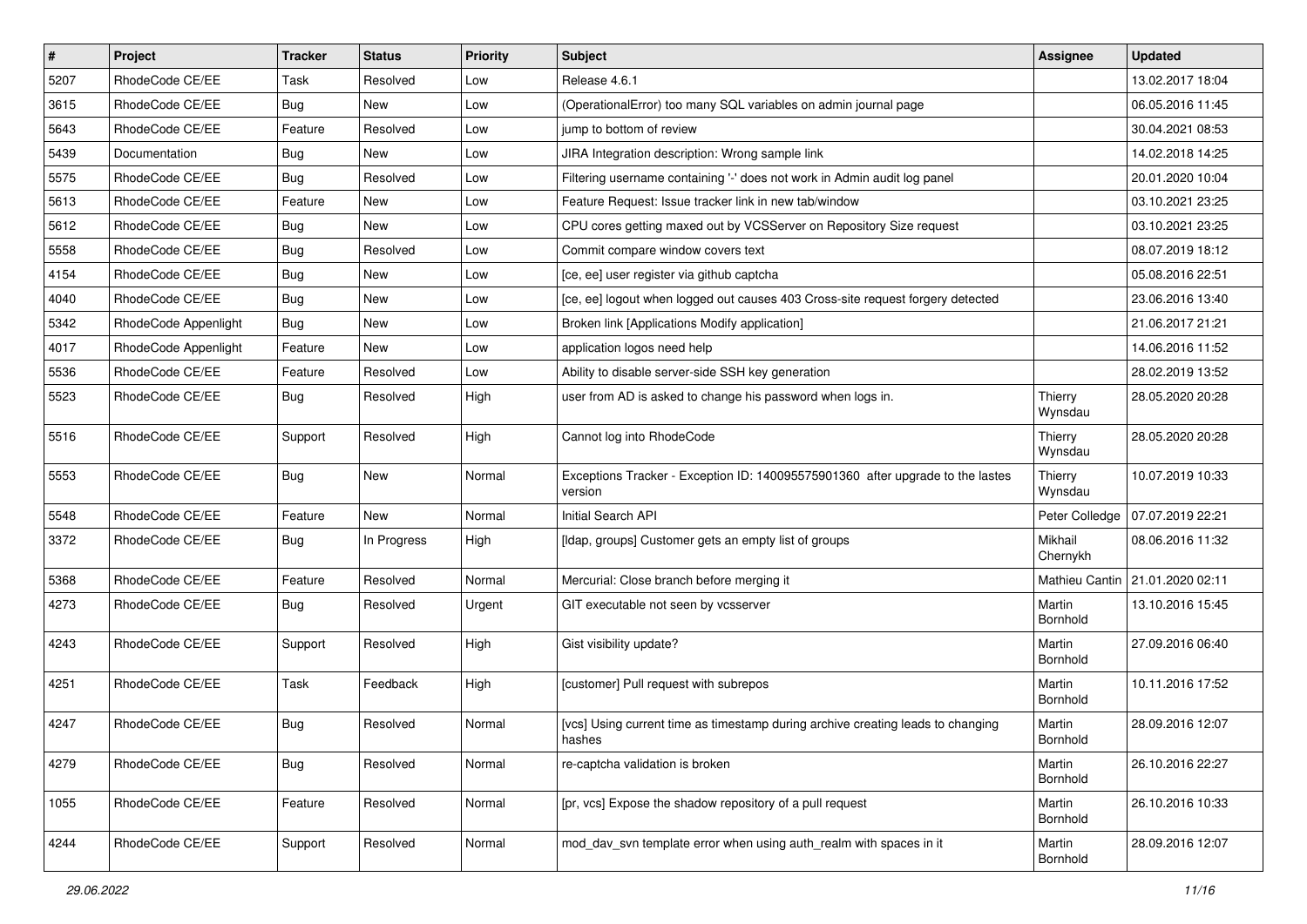| #    | Project              | <b>Tracker</b> | <b>Status</b> | <b>Priority</b> | <b>Subject</b>                                                                                       | <b>Assignee</b>              | <b>Updated</b>   |
|------|----------------------|----------------|---------------|-----------------|------------------------------------------------------------------------------------------------------|------------------------------|------------------|
| 4203 | RhodeCode CE/EE      | Task           | Resolved      | Normal          | Get rid of svn.proxy.parent_path_root, and replace it with reading storage location<br>from Database | Martin<br>Bornhold           | 22.09.2016 14:31 |
| 4277 | RhodeCode CE/EE      | Bug            | Resolved      | Normal          | [frontend] System info page does not work correctly in safari.                                       | Martin<br>Bornhold           | 04.11.2016 12:08 |
| 4237 | RhodeCode CE/EE      | Task           | Resolved      | Normal          | Enable HTTP support                                                                                  | Martin<br>Bornhold           | 12.10.2016 11:51 |
| 3950 | RhodeCode CE/EE      | Bug            | Resolved      | Normal          | [ce, ee] trying to merge pr against a deleted branch/bookmark breaks the pr page                     | Martin<br>Bornhold           | 27.10.2016 16:12 |
| 4271 | RhodeCode CE/EE      | Bug            | Resolved      | Normal          | Browsing new repository groups via SVN issue                                                         | Martin<br>Bornhold           | 19.10.2016 11:11 |
| 4052 | RhodeCode Appenlight | Task           | New           | Normal          | release fixes                                                                                        | Marcin Lulek                 | 29.06.2016 12:14 |
| 4234 | RhodeCode CE/EE      | Task           | New           | Normal          | prepare and test RhodeCode VM image for AWS                                                          | Marcin Lulek                 | 11.07.2017 13:32 |
| 5587 | RhodeCode CE/EE      | Bug            | Resolved      | Normal          | Broken metatags in 4.18.1                                                                            | Marcin Lulek                 | 29.01.2020 11:46 |
| 4269 | RhodeCode CE/EE      | Support        | Resolved      | Normal          | Allow flash messages to be permanently surpressed                                                    | Marcin Lulek                 | 14.10.2016 12:46 |
| 4184 | RhodeCode CE/EE      | Bug            | Resolved      | High            | fix content INT overflow bug                                                                         | Marcin<br>Kuzminski<br>[CTO] | 23.08.2016 10:31 |
| 4213 | RhodeCode CE/EE      | Feature        | <b>New</b>    | High            | Embed PostgreSQL database                                                                            | Marcin<br>Kuzminski<br>[CTO] | 03.09.2016 23:45 |
| 4065 | RhodeCode CE/EE      | Bug            | Resolved      | Normal          | [ux, login] 404 on login after comment attempt                                                       | Marcin<br>Kuzminski<br>[CTO] | 04.07.2016 00:40 |
| 4276 | RhodeCode CE/EE      | Bug            | Resolved      | Normal          | System info page uses mercurial/git versions from RhodeCode instead of VCSServer                     | Marcin<br>Kuzminski<br>[CTO] | 14.11.2016 21:19 |
| 5382 | RhodeCode CE/EE      | Feature        | <b>New</b>    | Normal          | Support for repository aliases                                                                       | Marcin<br>Kuzminski<br>[CTO] | 04.09.2017 15:17 |
| 4178 | RhodeCode CE/EE      | Bug            | Resolved      | Normal          | RhodeCode EE OVA VM wont run on a ESX 6.0 host                                                       | Marcin<br>Kuzminski<br>[CTO] | 15.09.2016 13:25 |
| 4670 | RhodeCode CE/EE      | Task           | Resolved      | Normal          | Release 4.5.1                                                                                        | Marcin<br>Kuzminski<br>[CTO] | 06.12.2016 21:13 |
| 4297 | RhodeCode CE/EE      | Task           | Resolved      | Normal          | redo the my-pull-requests page to use the datagrid                                                   | Marcin<br>Kuzminski<br>[CTO] | 01.11.2016 09:31 |
| 5150 | RhodeCode CE/EE      | Task           | Resolved      | Normal          | Password reset promts in my account should be hidden in accounts that are not of<br>type rhodecode   | Marcin<br>Kuzminski<br>[CTO] | 02.01.2017 16:34 |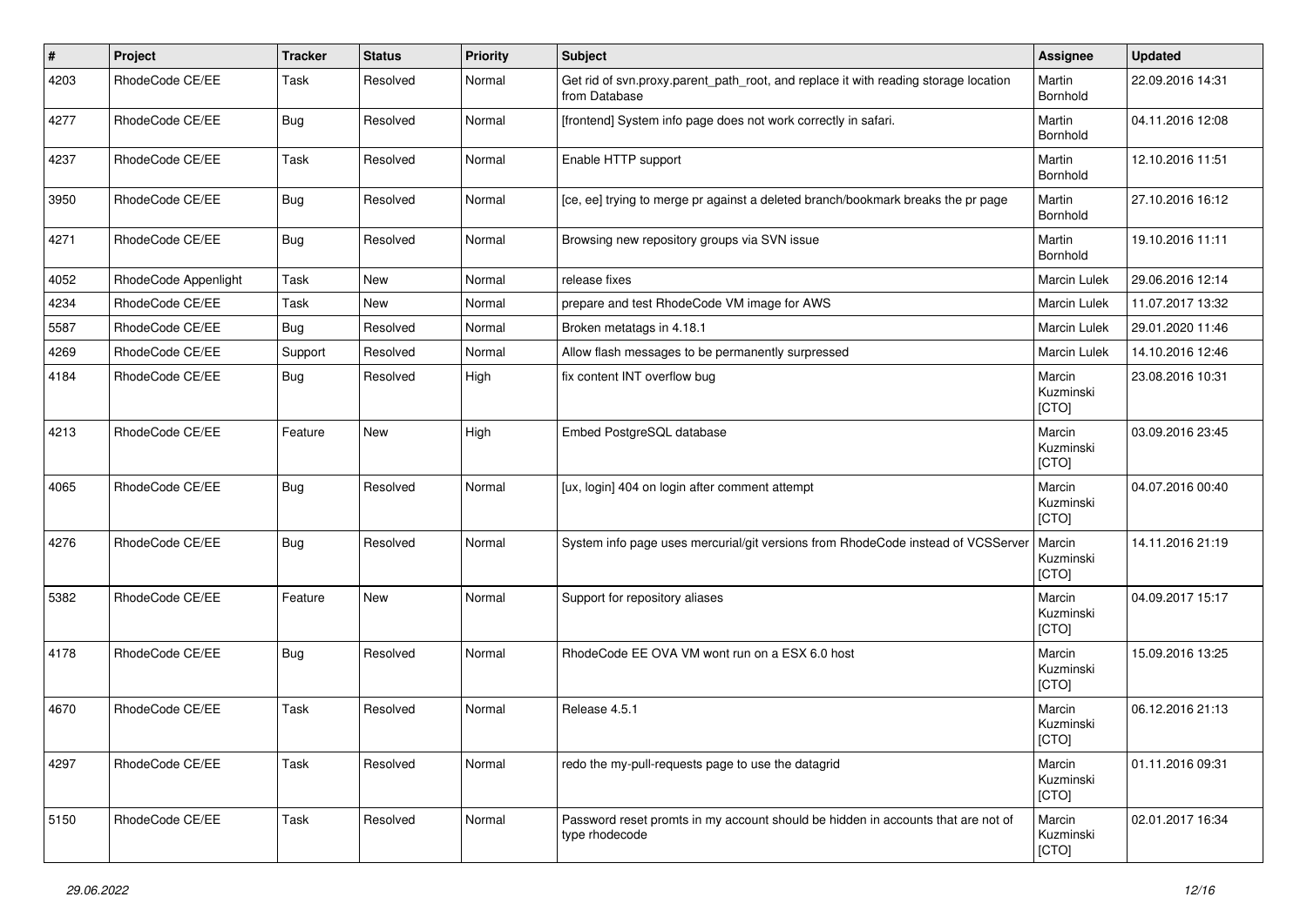| $\vert$ # | Project         | <b>Tracker</b> | <b>Status</b> | <b>Priority</b> | Subject                                                                                       | Assignee                     | <b>Updated</b>   |
|-----------|-----------------|----------------|---------------|-----------------|-----------------------------------------------------------------------------------------------|------------------------------|------------------|
| 3483      | RhodeCode CE/EE | <b>Bug</b>     | <b>New</b>    | Normal          | oauth: disable 3rd party registration if RhodeCode registration is disabled                   | Marcin<br>Kuzminski<br>[CTO] | 13.04.2016 12:13 |
| 4000      | RhodeCode CE/EE | Feature        | New           | Normal          | Make compare more functional                                                                  | Marcin<br>Kuzminski<br>[CTO] | 18.11.2017 19:11 |
| 5386      | RhodeCode CE/EE | Task           | Resolved      | Normal          | Increase security for Email Change                                                            | Marcin<br>Kuzminski<br>[CTO] | 17.02.2018 17:29 |
| 4193      | RhodeCode CE/EE | Feature        | In Progress   | Normal          | Improve Filter Functionality in the Change Log                                                | Marcin<br>Kuzminski<br>[CTO] | 22.09.2017 10:25 |
| 5257      | RhodeCode CE/EE | <b>Bug</b>     | New           | Normal          | Git repository with big binary file provokes error and strange behavior/memory leak<br>of RH. | Marcin<br>Kuzminski<br>[CTO] | 23.03.2017 22:02 |
| 4281      | RhodeCode CE/EE | Task           | Resolved      | Normal          | Fix docs on To `increase database performance`                                                | Marcin<br>Kuzminski<br>[CTO] | 18.10.2016 16:39 |
| 4035      | RhodeCode CE/EE | <b>Bug</b>     | In Progress   | Normal          | failed to create whoosh index                                                                 | Marcin<br>Kuzminski<br>[CTO] | 06.07.2016 00:04 |
| 5653      | RhodeCode CE/EE | Feature        | <b>New</b>    | Normal          | Extend SSH clone to support cloning by repo id.                                               | Marcin<br>Kuzminski<br>[CTO] | 17.02.2021 12:58 |
| 4036      | RhodeCode CE/EE | <b>Bug</b>     | Resolved      | Normal          | encrypted clone_uri can throw unicodeerror after key change                                   | Marcin<br>Kuzminski<br>[CTO] | 27.06.2016 19:38 |
| 3556      | RhodeCode CE/EE | Task           | Resolved      | Normal          | Disable and rename initial_repo_scan flag                                                     | Marcin<br>Kuzminski<br>[CTO] | 22.04.2016 14:33 |
| 4245      | RhodeCode CE/EE | Task           | Resolved      | Normal          | Convert control command to use http mode by default                                           | Marcin<br>Kuzminski<br>[CTO] | 14.10.2016 16:13 |
| 3454      | RhodeCode CE/EE | Task           | Feedback      | Normal          | [ce/ee] visually differentiate the two editions                                               | Marcin<br>Kuzminski<br>[CTO] | 10.08.2016 03:30 |
| 4211      | RhodeCode CE/EE | Feature        | Resolved      | Normal          | [ce, ee] increase webhook flexibility                                                         | Marcin<br>Kuzminski<br>[CTO] | 20.06.2022 10:55 |
| 4219      | RhodeCode CE/EE | Feature        | Resolved      | Normal          | [ce, ee] Add mandatory reviewers for pull requests                                            | Marcin<br>Kuzminski<br>[CTO] | 20.06.2017 15:23 |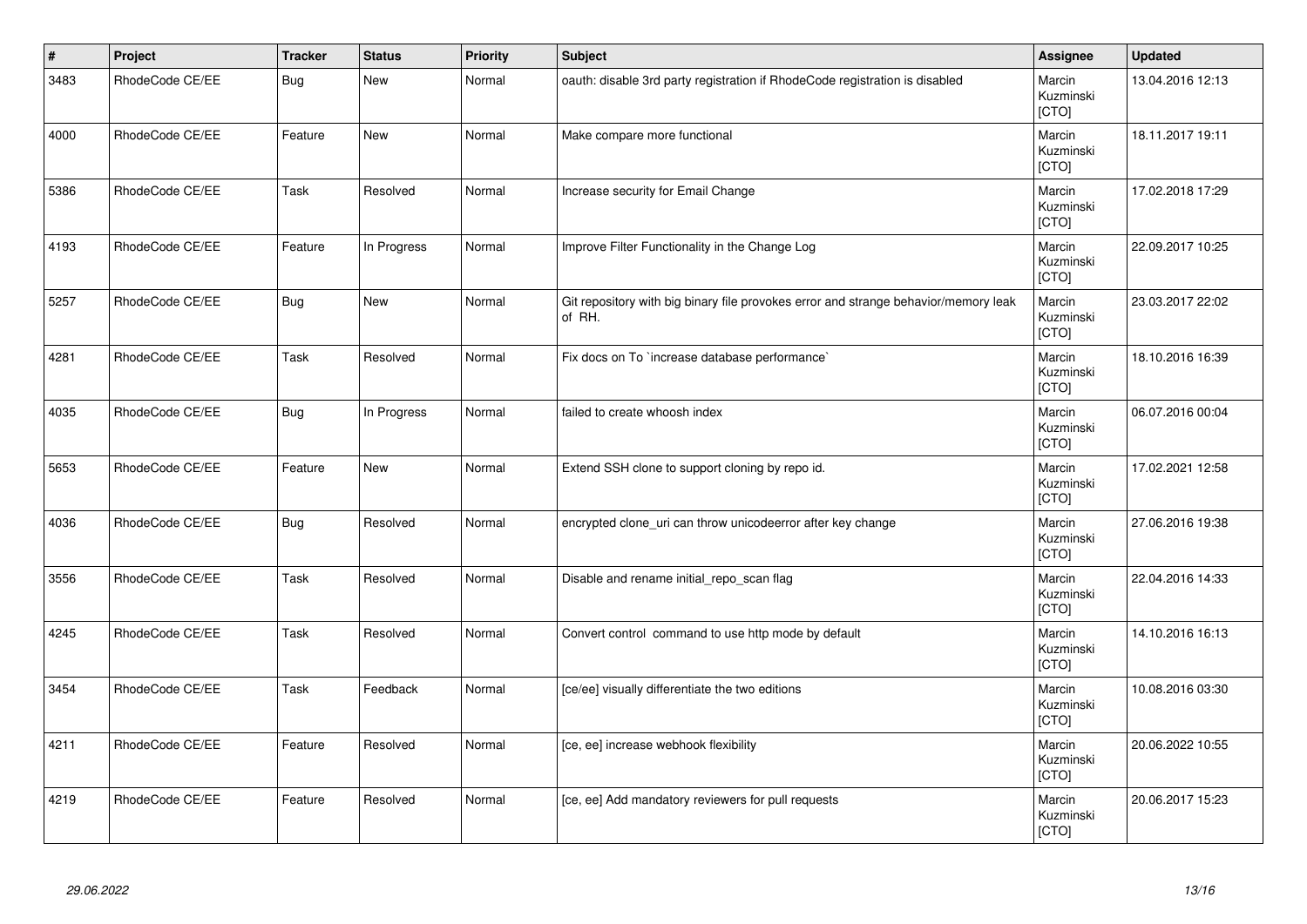| $\sharp$ | Project         | <b>Tracker</b> | <b>Status</b> | <b>Priority</b> | <b>Subject</b>                                                                        | <b>Assignee</b>              | <b>Updated</b>                   |
|----------|-----------------|----------------|---------------|-----------------|---------------------------------------------------------------------------------------|------------------------------|----------------------------------|
| 4282     | RhodeCode CE/EE | Task           | Resolved      | Normal          | Add inode limit together with disk usage                                              | Marcin<br>Kuzminski<br>[CTO] | 19.10.2016 12:18                 |
| 4250     | RhodeCode CE/EE | Bug            | Resolved      | Normal          | Adding a reviewer into existing PR doesn't set a reason.                              | Marcin<br>Kuzminski<br>[CTO] | 07.10.2016 20:05                 |
| 3549     | RhodeCode CE/EE | Bug            | Resolved      | Normal          | [4.0.0 regression], file source links use last commit id instead of current commit id | Marcin<br>Kuzminski<br>[CTO] | 21.04.2016 16:10                 |
| 5441     | RhodeCode CE/EE | Feature        | <b>New</b>    | Low             | Some files not parsed as XML files                                                    | Marcin<br>Kuzminski<br>[CTO] | 12.06.2018 12:23                 |
| 5442     | RhodeCode CE/EE | Feature        | Resolved      | Low             | Preview of Jupyter notebooks                                                          | Marcin<br>Kuzminski<br>[CTO] | 16.01.2019 16:33                 |
| 4155     | RhodeCode CE/EE | Bug            | Resolved      | Low             | Date of Last Change is not displayed correctly                                        | Marcin<br>Kuzminski<br>[CTO] | 21.01.2020 02:20                 |
| 4194     | RhodeCode CE/EE | Task           | Resolved      | Normal          | move svn http backend out of labs into a real VCS settings                            | Lisa Quatmann                | 14.09.2016 23:16                 |
| 3488     | RhodeCode CE/EE | Bug            | Resolved      | Normal          | [frontend, styling] update icon font                                                  |                              | Lisa Quatmann   04.10.2016 13:27 |
| 4254     | RhodeCode CE/EE | Bug            | Resolved      | Normal          | [frontend] 500 Internal Server Error with i18n-ed pages                               |                              | Lisa Quatmann 30.09.2016 14:38   |
| 4224     | RhodeCode CE/EE | Bug            | Resolved      | Normal          | [docs] update docs re: removing old instances when switching editions                 | Lisa Quatmann                | 11.10.2016 15:36                 |
| 4121     | RhodeCode CE/EE | Bug            | Resolved      | Normal          | [ce, ee] server announcement has extra margin                                         | Lisa Quatmann                | 26.09.2016 14:00                 |
| 4199     | RhodeCode CE/EE | Bug            | Resolved      | High            | investigate: ongoing SSL problems when switching to 4.X from 3.X                      | Johannes<br>Bornhold         | 15.09.2016 13:14                 |
| 4153     | RhodeCode CE/EE | Task           | Resolved      | Normal          | Optimize readme fetching by changing the system of readme detection                   | Johannes<br>Bornhold         | 09.09.2016 10:17                 |
| 3971     | RhodeCode CE/EE | Bug            | Resolved      | Normal          | [ce, vcs] Merge requests/Pull requests failing due to rebase problem                  | Johannes<br>Bornhold         | 19.07.2016 15:54                 |
| 4173     | RhodeCode CE/EE | Bug            | Resolved      | Urgent          | [ce, ee] mysql recycle pool timeout not working                                       | Daniel D                     | 16.08.2016 22:02                 |
| 5608     | RhodeCode CE/EE | <b>Bug</b>     | Resolved      | High            | svn+ssh user set incorrectly                                                          | Daniel D                     | 31.03.2020 18:21                 |
| 5606     | RhodeCode CE/EE | Bug            | Resolved      | High            | SVN + ssh subdirectory failure                                                        | Daniel D                     | 09.04.2020 03:29                 |
| 4233     | RhodeCode CE/EE | Bug            | Resolved      | High            | slack, git push problem                                                               | Daniel D                     | 26.09.2016 11:56                 |
| 5604     | RhodeCode CE/EE | <b>Bug</b>     | Resolved      | High            | Search error on second result page                                                    | Daniel D                     | 30.03.2020 16:01                 |
| 4223     | RhodeCode CE/EE | Bug            | Resolved      | High            | [git, tags] annotated tags not appearing in UI                                        | Daniel D                     | 12.09.2016 06:12                 |
| 4268     | RhodeCode CE/EE | Bug            | Resolved      | High            | [ee] default reviewers from changed lines is returning wrong values                   | Daniel D                     | 06.10.2016 14:35                 |
| 5599     | RhodeCode CE/EE | <b>Bug</b>     | Resolved      | Normal          | SVN navigation to trunk fails                                                         | Daniel D                     | 04.04.2020 11:21                 |
| 4202     | RhodeCode CE/EE | Task           | Resolved      | Normal          | Polish the 503.html page                                                              | Daniel D                     | 30.08.2016 23:54                 |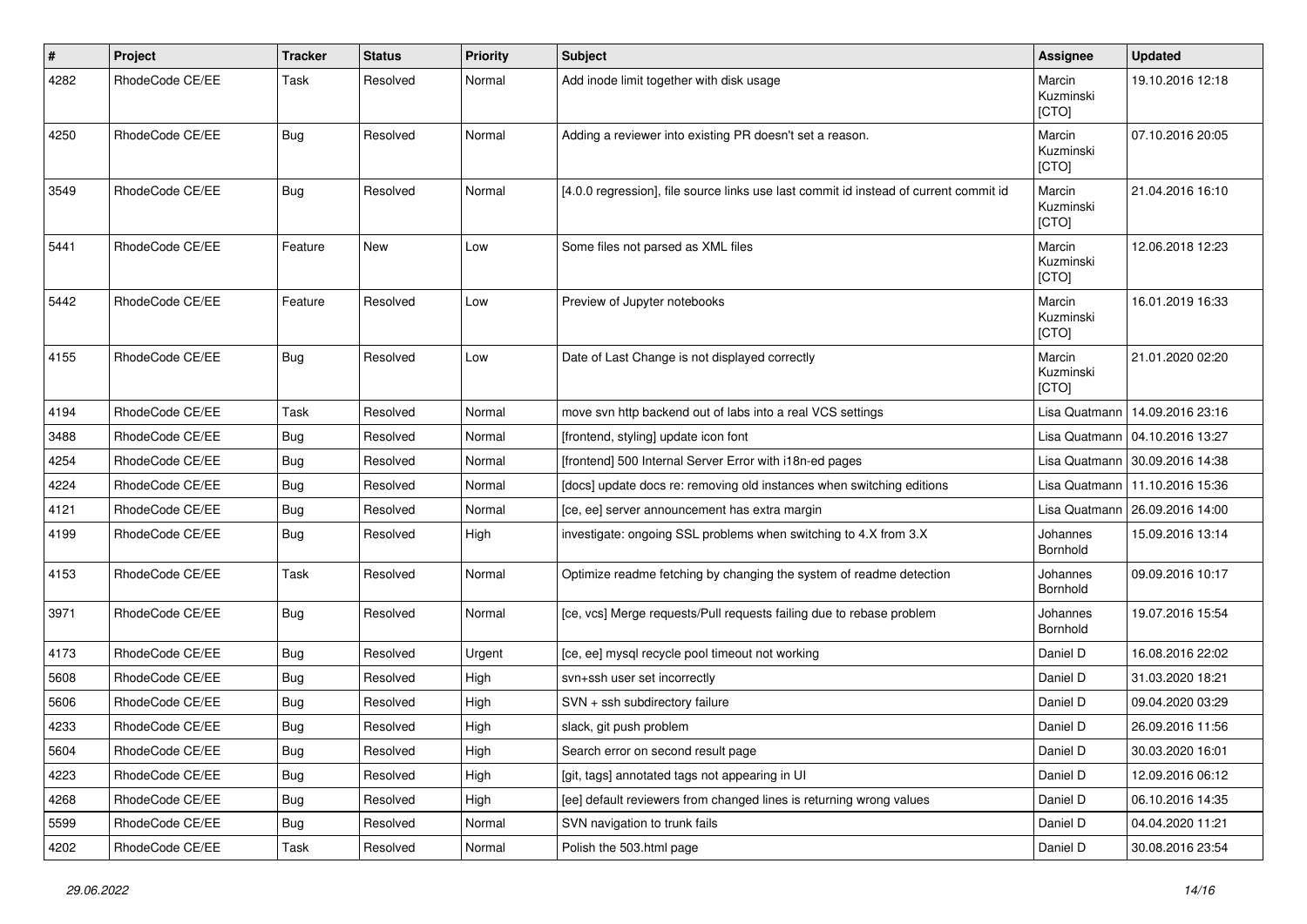| $\vert$ # | Project         | <b>Tracker</b> | <b>Status</b> | <b>Priority</b> | <b>Subject</b>                                                                                                       | Assignee | <b>Updated</b>   |
|-----------|-----------------|----------------|---------------|-----------------|----------------------------------------------------------------------------------------------------------------------|----------|------------------|
| 5615      | RhodeCode CE/EE | Feature        | Resolved      | Normal          | Misleading message in PR diff view "File was deleted in this version"                                                | Daniel D | 23.04.2020 17:40 |
| 5579      | RhodeCode CE/EE | Bug            | Resolved      | Normal          | JS bug when a commit message can be parsed as a number                                                               | Daniel D | 20.01.2020 10:04 |
| 4180      | RhodeCode CE/EE | Task           | Resolved      | Normal          | integrations: possible limit the updates sent                                                                        | Daniel D | 22.08.2016 12:22 |
| 4157      | RhodeCode CE/EE | Feature        | New           | Normal          | [integrations] Integrate with industry standard SW development tools                                                 | Daniel D | 08.08.2016 12:55 |
| 4181      | RhodeCode CE/EE | Task           | Resolved      | Normal          | Integrations: allow root repos only integrations                                                                     | Daniel D | 31.08.2016 17:44 |
| 1131      | RhodeCode CE/EE | Feature        | Resolved      | Normal          | Implement default reviewers for code review                                                                          | Daniel D | 21.09.2016 18:28 |
| 5610      | RhodeCode CE/EE | Bug            | Resolved      | Normal          | Files navigation looses the at= <name> marker</name>                                                                 | Daniel D | 03.10.2021 23:23 |
| 5581      | RhodeCode CE/EE | Feature        | Resolved      | Normal          | expose `send email` option in the HTTP API, for `comment commit` and<br>`comment_pull_request`                       | Daniel D | 29.01.2020 11:46 |
| 4296      | RhodeCode CE/EE | Bug            | Resolved      | Normal          | [ee] Can not create pull requests with reviewers.                                                                    | Daniel D | 07.11.2016 21:17 |
| 4311      | RhodeCode CE/EE | Task           | Resolved      | Normal          | Diffs feedback                                                                                                       | Daniel D | 26.11.2016 14:10 |
| 4183      | RhodeCode CE/EE | Feature        | Resolved      | Normal          | Different roles for PR reviewers                                                                                     | Daniel D | 12.10.2020 23:13 |
| 4238      | RhodeCode CE/EE | Task           | Resolved      | Normal          | default reviewers updates                                                                                            | Daniel D | 06.10.2016 14:26 |
| 5602      | RhodeCode CE/EE | Feature        | Resolved      | Normal          | Copy full path only copies partial                                                                                   | Daniel D | 30.03.2020 16:04 |
| 4120      | RhodeCode CE/EE | Task           | New           | Normal          | [ce] replace get_repo_nodes api                                                                                      | Daniel D | 17.04.2018 21:49 |
| 4246      | RhodeCode CE/EE | Task           | New           | Normal          | [ce, ee, vcs, git] add tests for annotated git tags                                                                  | Daniel D | 13.02.2018 18:03 |
| 4256      | RhodeCode CE/EE | Bug            | New           | Normal          | [ce, ee, ux] Source code highlight colors conflict with red/green inserted/deleted<br>blocks                         | Daniel D | 03.10.2016 05:00 |
| 4288      | RhodeCode CE/EE | Task           | Resolved      | Normal          | [ce, ee] unify controllers that use diffs                                                                            | Daniel D | 02.08.2017 11:41 |
| 4208      | RhodeCode CE/EE | <b>Bug</b>     | New           | Normal          | [ce, ee] test errors get hidden by error page                                                                        | Daniel D | 14.09.2016 12:00 |
| 4110      | RhodeCode CE/EE | Bug            | In Progress   | Normal          | [ce, ee] repos can be named _admin, _static                                                                          | Daniel D | 20.07.2016 19:51 |
| 4225      | RhodeCode CE/EE | Feature        | Resolved      | Normal          | [ce, ee] repo group integrations cascade to child repo groups                                                        | Daniel D | 14.09.2016 11:12 |
| 4175      | RhodeCode CE/EE | Feature        | Resolved      | Normal          | [ce, ee] repo group integrations                                                                                     | Daniel D | 16.08.2016 20:00 |
| 4179      | RhodeCode CE/EE | Task           | New           | Normal          | [ce, ee] refine perms summary list                                                                                   | Daniel D | 14.09.2016 12:09 |
| 4092      | RhodeCode CE/EE | Bug            | Feedback      | Normal          | [ce, ee] Redmine/JIRA integrations - smart commits                                                                   | Daniel D | 21.07.2016 12:59 |
| 4091      | RhodeCode CE/EE | Bug            | Resolved      | Normal          | [ce, ee] Redmine integration blocks for 30 seconds if redmine server not available                                   | Daniel D | 15.07.2016 12:26 |
| 4232      | RhodeCode CE/EE | Feature        | New           | Normal          | [ce, ee, pr, compare] redo diffs, support side by side diffs, html diffs                                             | Daniel D | 25.10.2016 15:40 |
| 4267      | RhodeCode CE/EE | Feature        | Resolved      | Normal          | [ce, ee] jira tracker integration wildcard project key support                                                       | Daniel D | 10.10.2016 20:13 |
| 4197      | RhodeCode CE/EE | Task           | New           | Normal          | [ce, ee] get list of users with their permissions to a repository                                                    | Daniel D | 22.09.2017 10:30 |
| 4147      | RhodeCode CE/EE | Task           | New           | Normal          | [ce, ee, docs] Events documentation                                                                                  | Daniel D | 15.08.2016 12:33 |
| 4278      | RhodeCode CE/EE | Bug            | Resolved      | Normal          | [admin] Clicking the save button in admin -> settings -> issue tracker leads to<br>exception if no patterns entered. | Daniel D | 18.10.2016 13:38 |
| 4259      | RhodeCode CE/EE | Task           | Resolved      | Low             | Events, create post-create-user event                                                                                | Daniel D | 30.01.2017 20:11 |
| 4289      | RhodeCode CE/EE | Task           | New           | Low             | [ce, ee] clean up pygments lexer functions + handling                                                                | Daniel D | 21.10.2016 14:44 |